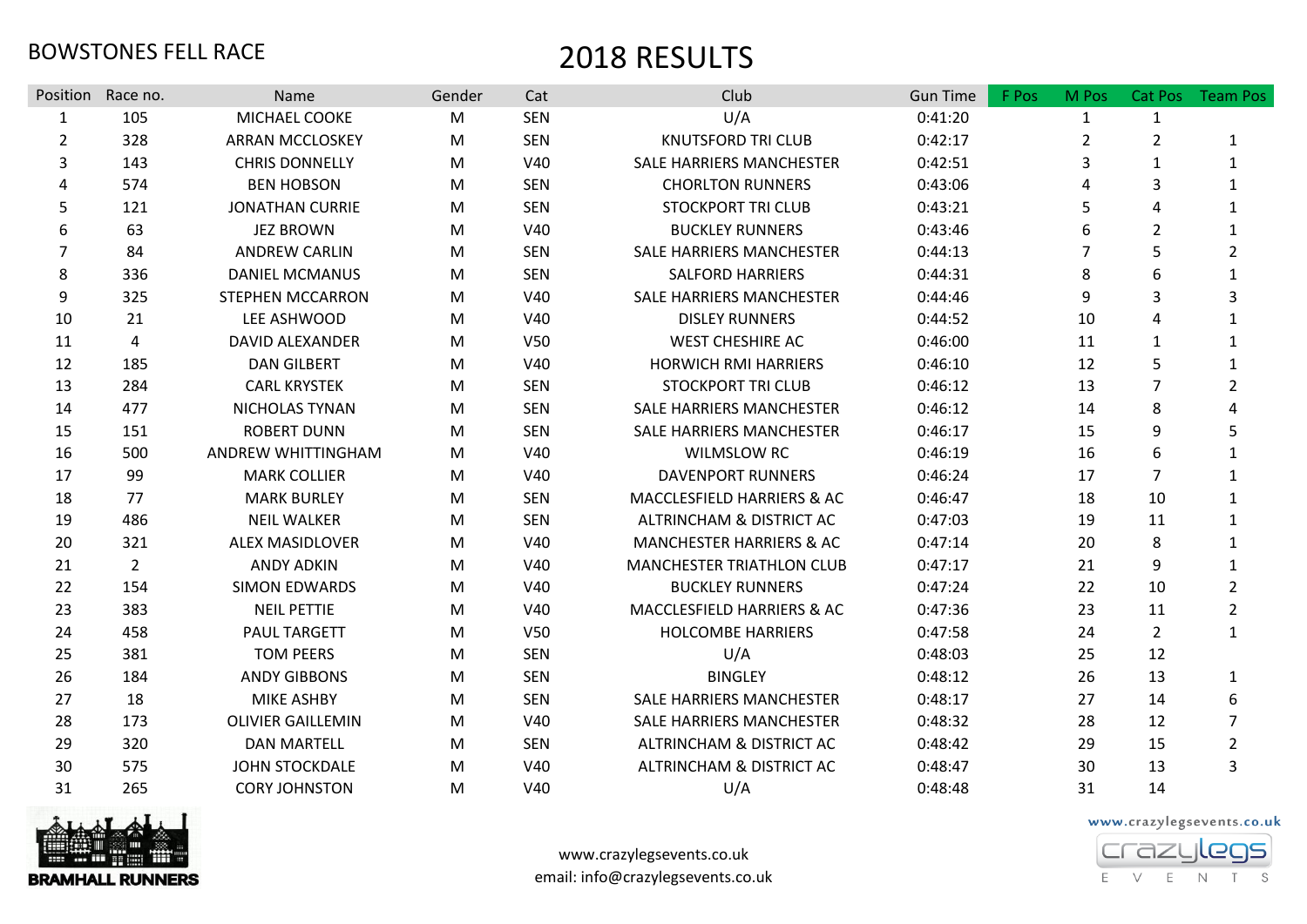| Position | Race no. | <b>Name</b>                    | Gender    | Cat             | Club                               | <b>Gun Time</b> | F Pos          | M Pos | Cat Pos        | <b>Team Pos</b> |
|----------|----------|--------------------------------|-----------|-----------------|------------------------------------|-----------------|----------------|-------|----------------|-----------------|
| 32       | 62       | <b>DAVID BROCKBANK</b>         | M         | V40             | MACCLESFIELD HARRIERS & AC         | 0:48:54         |                | 32    | 15             | 3               |
| 33       | 78       | <b>PHIL BURNS</b>              | ${\sf M}$ | <b>SEN</b>      | STOCKPORT HARRIERS & AC            | 0:48:57         |                | 33    | 16             | 1               |
| 34       | 159      | <b>ROBERT FAIRBANKS</b>        | M         | V40             | SALE HARRIERS MANCHESTER           | 0:49:02         |                | 34    | 16             | 8               |
| 35       | 117      | <b>DAN CROFT</b>               | M         | <b>V50</b>      | MACCLESFIELD HARRIERS & AC         | 0:49:15         |                | 35    | 3              | 4               |
| 36       | 489      | <b>FAYE JASMINE WATERHOUSE</b> | F         | <b>SEN</b>      | STOCKPORT HARRIERS & AC            | 0:49:19         | $\mathbf{1}$   |       | $\mathbf{1}$   | $\mathbf{1}$    |
| 37       | 387      | <b>SIMON PICKARD</b>           | M         | V40             | <b>STOCKPORT HARRIERS &amp; AC</b> | 0:49:23         |                | 36    | 17             | $\overline{2}$  |
| 38       | 329      | <b>KEVIN MCCLOSKEY</b>         | M         | V50             | <b>KNUTSFORD TRI CLUB</b>          | 0:49:26         |                | 37    | 4              | $\overline{2}$  |
| 39       | 345      | <b>PAUL MINTON</b>             | M         | <b>SEN</b>      | <b>BELLE VUE RACERS</b>            | 0:50:06         |                | 38    | 17             | $\mathbf{1}$    |
| 40       | 201      | <b>JOEL GROCOCK</b>            | M         | V40             | U/A                                | 0:50:24         |                | 39    | 18             |                 |
| 41       | 373      | <b>STUART PARROTT</b>          | М         | V50             | <b>WILMSLOW RC</b>                 | 0:50:29         |                | 40    | 5              | $\overline{2}$  |
| 42       | 36       | <b>GEORGIA BAYNES</b>          | F         | <b>SEN</b>      | UNIVERSITY OF MANCHESTER           | 0:50:31         | $\overline{2}$ |       | $\overline{2}$ | $\mathbf{1}$    |
| 43       | 295      | <b>MATT LEWIS</b>              | M         | V <sub>50</sub> | MACCLESFIELD HARRIERS & AC         | 0:50:32         |                | 41    | 6              | 5               |
| 44       | 262      | <b>NICK JACKSON</b>            | M         | <b>V50</b>      | <b>WILMSLOW RC</b>                 | 0:50:38         |                | 42    | 7              | 3               |
| 45       | 358      | PETE NIELD                     | M         | V40             | MACCLESFIELD HARRIERS & AC         | 0:50:51         |                | 43    | 19             | 6               |
| 46       | 278      | <b>RICHARD KENNAUGH</b>        | M         | V <sub>50</sub> | ALTRINCHAM & DISTRICT AC           | 0:50:59         |                | 44    | 8              | 4               |
| 47       | 555      | <b>MICHAEL WILCOX</b>          | м         | <b>SEN</b>      | U/A                                | 0:51:01         |                | 45    | 18             |                 |
| 48       | 266      | <b>SHARON JOHNSTONE</b>        | F         | V40             | <b>WILMSLOW RC</b>                 | 0:51:07         | 3              |       | $\mathbf{1}$   | 1               |
| 49       | 240      | <b>MIKE HILL</b>               | M         | V50             | <b>WILMSLOW RC</b>                 | 0:51:08         |                | 46    | 9              | 4               |
| 50       | 51       | <b>RICHARD BOLTON</b>          | M         | V40             | PENNINE FELL RUNNERS               | 0:51:13         |                | 47    | 20             | $\mathbf{1}$    |
| 51       | 472      | STEVE TOOGOOD                  | M         | V50             | <b>BUCKLEY RUNNERS</b>             | 0:51:14         |                | 48    | 10             | 3               |
| 52       | 17       | <b>HAYLEY ASHBY</b>            | F         | <b>SEN</b>      | SALE HARRIERS MANCHESTER           | 0:51:16         | $\overline{4}$ |       | 3              | $\mathbf{1}$    |
| 53       | 351      | <b>GARETH MORRIS</b>           | M         | <b>SEN</b>      | <b>BUCKLEY RUNNERS</b>             | 0:51:23         |                | 49    | 19             |                 |
| 54       | 163      | SIMEON FARRINGTON-NEWMAN       | M         | V40             | <b>MARPLE RUNNERS</b>              | 0:51:34         |                | 50    | 21             | $\mathbf{1}$    |
| 55       | 399      | <b>JEREMY RANDELL</b>          | M         | V50             | MEIRIONNYDD RC                     | 0:51:46         |                | 51    | 11             | $\mathbf{1}$    |
| 56       | 123      | PETER DALY                     | M         | V50             | PENNINE FELL RUNNERS               | 0:51:50         |                | 52    | 12             | $\overline{2}$  |
| 57       | 133      | MATTHEW DESCHOOLMEESTER        | M         | V40             | <b>BRAMHALL RUNNERS</b>            | 0:51:52         |                | 53    | 22             | $\mathbf{1}$    |
| 58       | 43       | <b>ALANNAH BIRTWISTLE</b>      | F         | <b>SEN</b>      | MACCLESFIELD HARRIERS & AC         | 0:51:56         | 5              |       | $\overline{4}$ | $\mathbf{1}$    |
| 59       | 557      | <b>KARL WILLIAMS</b>           | M         | V40             | <b>BUCKLEY RUNNERS</b>             | 0:52:00         |                | 54    | 23             | 5               |
| 60       | 463      | <b>RICHARD TENNANT</b>         | М         | <b>SEN</b>      | <b>MANCHESTER TRIATHLON CLUB</b>   | 0:52:05         |                | 55    | 20             | $\overline{2}$  |
| 61       | 270      | <b>DAMIEN JONES</b>            | M         | <b>SEN</b>      | SALE HARRIERS MANCHESTER           | 0:52:11         |                | 56    | 21             | 9               |
| 62       | 149      | <b>MATT DUMENIL</b>            | М         | <b>SEN</b>      | PENNINE FELL RUNNERS               | 0:52:20         |                | 57    | 22             | 3               |



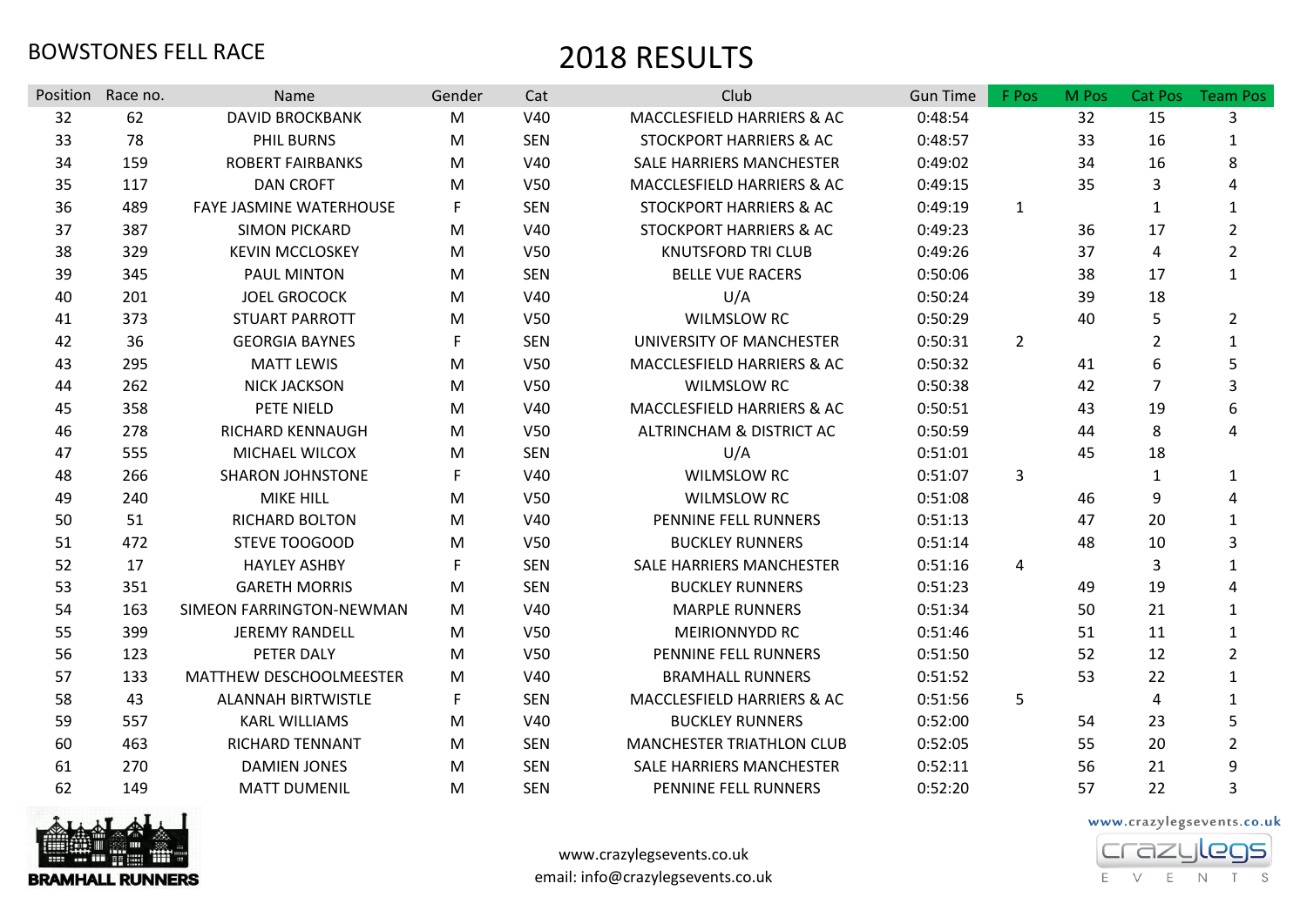| Position | Race no. | Name                     | Gender    | Cat             | Club                               | <b>Gun Time</b> | F Pos          | M Pos | Cat Pos        | <b>Team Pos</b> |
|----------|----------|--------------------------|-----------|-----------------|------------------------------------|-----------------|----------------|-------|----------------|-----------------|
| 63       | 462      | PAUL TAYLOR              | M         | V <sub>50</sub> | SADDLEWORTH RUNNERS                | 0:52:27         |                | 58    | 13             | $\mathbf{1}$    |
| 64       | 225      | <b>DAMIEN HEALEY</b>     | M         | <b>SEN</b>      | U/A                                | 0:52:33         |                | 59    | 23             |                 |
| 65       | 296      | LOK LI                   | M         | V40             | <b>BRAMHALL RUNNERS</b>            | 0:52:34         |                | 60    | 24             | $\overline{2}$  |
| 66       | 132      | <b>KEVIN DEMPSEY</b>     | M         | V40             | <b>VEGAN RUNNERS UK</b>            | 0:52:40         |                | 61    | 25             | $\mathbf{1}$    |
| 67       | 274      | <b>IAN KEELING</b>       | M         | V40             | <b>BRAMHALL RUNNERS</b>            | 0:52:42         |                | 62    | 26             | 3               |
| 68       | 465      | <b>DENNIS THOMAS</b>     | M         | V40             | <b>EAST CHESHIRE HARRIERS</b>      | 0:52:46         |                | 63    | 27             | $\mathbf{1}$    |
| 69       | 302      | <b>DAVID LIVINGSTONE</b> | M         | V40             | ALTRINCHAM & DISTRICT AC           | 0:52:49         |                | 64    | 28             | 5               |
| 70       | 48       | <b>LORA BLANN</b>        | F         | <b>SEN</b>      | ALTRINCHAM & DISTRICT AC           | 0:52:49         | 6              |       | 5              | 1               |
| 71       | 556      | <b>JOHN WILLIAMS</b>     | M         | V40             | <b>BRAMHALL RUNNERS</b>            | 0:52:59         |                | 65    | 29             | 4               |
| 72       | 153      | <b>JUSTIN EDWARDS</b>    | M         | <b>SEN</b>      | U/A                                | 0:53:00         |                | 66    | 24             |                 |
| 73       | 178      | <b>DALE GARTLEY</b>      | M         | V <sub>50</sub> | U/A                                | 0:53:17         |                | 67    | 14             |                 |
| 74       | 168      | <b>ANDY FOWLER</b>       | M         | V <sub>50</sub> | <b>STOCKPORT HARRIERS &amp; AC</b> | 0:53:19         |                | 68    | 15             | 3               |
| 75       | 136      | <b>MIKE DEWSBURY</b>     | M         | V40             | <b>STOCKPORT TRI CLUB</b>          | 0:53:34         |                | 69    | 30             | 3               |
| 76       | 457      | <b>STEVE SWALLOW</b>     | M         | V <sub>50</sub> | MACCLESFIELD HARRIERS & AC         | 0:53:44         |                | 70    | 16             | $\overline{7}$  |
| 77       | 474      | <b>CHRIS TRASK</b>       | M         | V40             | <b>BRAMHALL RUNNERS</b>            | 0:53:48         |                | 71    | 31             | 5               |
| 78       | 248      | <b>JARROD HOMER</b>      | M         | V50             | <b>WILMSLOW RC</b>                 | 0:53:53         |                | 72    | 17             | 5               |
| 79       | 156      | <b>HAYLEY EVANS</b>      | F         | <b>SEN</b>      | <b>BUCKLEY RUNNERS</b>             | 0:54:06         | $\overline{7}$ |       | 6              | $\mathbf{1}$    |
| 80       | 20       | <b>MATT ASHER</b>        | M         | <b>SEN</b>      | U/A                                | 0:54:07         |                | 73    | 25             |                 |
| 81       | 446      | <b>MARK SMITH</b>        | M         | V40             | <b>STOCKPORT HARRIERS &amp; AC</b> | 0:54:09         |                | 74    | 32             | 4               |
| 82       | 164      | <b>SIMON FENNELL</b>     | M         | V50             | <b>BRAMHALL RUNNERS</b>            | 0:54:21         |                | 75    | 18             | 6               |
| 83       | 217      | <b>LOUISA HARRISON</b>   | F         | V40             | <b>WILMSLOW RC</b>                 | 0:54:32         | 8              |       | $\overline{2}$ | $\overline{2}$  |
| 84       | 404      | <b>ALAN REYNOLDS</b>     | M         | <b>SEN</b>      | THE FELL DEVILS                    | 0:55:03         |                | 76    | 26             | $\mathbf{1}$    |
| 85       | 202      | <b>RICHARD GROOME</b>    | M         | V40             | U/A                                | 0:55:07         |                | 77    | 33             |                 |
| 86       | 305      | PHIL LOMAS               | M         | V40             | ASTLEY & TYLDESLEY ROAD RUNNERS    | 0:55:08         |                | 78    | 34             | $\mathbf{1}$    |
| 87       | 61       | <b>NEIL BROCK</b>        | M         | V50             | <b>ROYTON ROAD RUNNERS</b>         | 0:55:10         |                | 79    | 19             | $\mathbf{1}$    |
| 88       | 39       | <b>PAUL BECKETT</b>      | M         | V50             | <b>BRAMHALL RUNNERS</b>            | 0:55:13         |                | 80    | 20             | $\overline{7}$  |
| 89       | 375      | <b>DANIEL PEAK</b>       | ${\sf M}$ | V40             | U/A                                | 0:55:18         |                | 81    | 35             |                 |
| 90       | 241      | <b>JOHN HILLIER</b>      | M         | V40             | <b>HOLME PIERREPONT RC</b>         | 0:55:23         |                | 82    | 36             | $\mathbf{1}$    |
| 91       | 155      | <b>JOANNE ELLIS</b>      | A         | ERR             | PENNINE FELL RUNNERS               | 0:55:28         |                |       | $\mathbf{1}$   | 1               |
| 92       | 412      | <b>PAUL ROBERTS</b>      | M         | <b>SEN</b>      | <b>DAVENPORT RUNNERS</b>           | 0:55:32         |                | 83    | 27             | $\overline{2}$  |
| 93       | 232      | <b>DOMINIC HESLOP</b>    | M         | <b>SEN</b>      | U/A                                | 0:55:36         |                | 84    | 28             |                 |



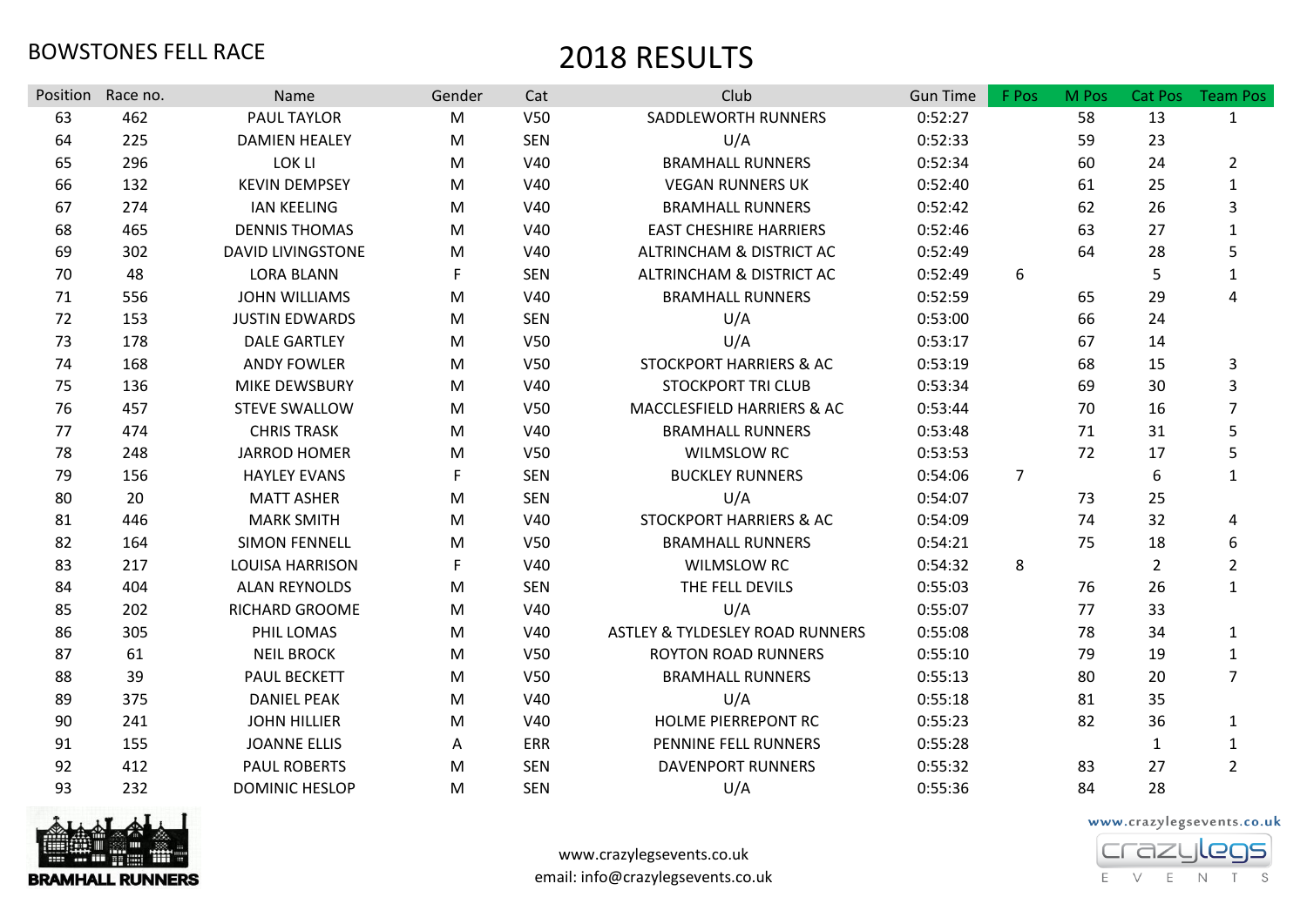| Position | Race no. | Name                            | Gender | Cat             | Club                               | <b>Gun Time</b> | F Pos | M Pos | Cat Pos        | <b>Team Pos</b> |
|----------|----------|---------------------------------|--------|-----------------|------------------------------------|-----------------|-------|-------|----------------|-----------------|
| 94       | 406      | <b>KERRY RILEY</b>              |        | <b>SEN</b>      | <b>WEST CHESHIRE AC</b>            | 0:55:37         | 9     |       | $\overline{7}$ | 1               |
| 95       | 187      | <b>ROSS GILES</b>               | M      | <b>SEN</b>      | <b>CHORLTON RUNNERS</b>            | 0:55:47         |       | 85    | 29             | $\overline{2}$  |
| 96       | 122      | <b>JO CURRY</b>                 | F      | <b>SEN</b>      | <b>CHORLTON RUNNERS</b>            | 0:55:48         | 10    |       | 8              | $\mathbf{1}$    |
| 97       | 360      | <b>CHERYL NODEN</b>             |        | V40             | U/A                                | 0:55:54         | 11    |       | 3              |                 |
| 98       | 312      | <b>TAMARA LYON</b>              |        | V40             | U/A                                | 0:56:02         | 12    |       | 4              |                 |
| 99       | 233      | <b>RICHARD HEYES</b>            | M      | <b>SEN</b>      | <b>BRAMHALL RUNNERS</b>            | 0:56:07         |       | 86    | 30             | 8               |
| 100      | 216      | <b>CLAIRE HARRIS</b>            | F      | <b>SEN</b>      | <b>WEST CHESHIRE AC</b>            | 0:56:15         | 13    |       | 9              | $\overline{2}$  |
| 101      | 32       | <b>LEE BARRATT</b>              | M      | V40             | STOCKPORT HARRIERS & AC            | 0:56:23         |       | 87    | 37             | 5               |
| 102      | 291      | <b>ANDY LEE</b>                 | M      | V40             | <b>POYNTON RUNNERS</b>             | 0:56:25         |       | 88    | 38             | $\mathbf{1}$    |
| 103      | 182      | PAUL GEBBETT                    | M      | V40             | <b>DURSLEY RUNNING CLUB</b>        | 0:56:31         |       | 89    | 39             | $\mathbf{1}$    |
| 104      | 294      | <b>HUW LEWIS</b>                | M      | V <sub>50</sub> | <b>BUCKLEY RUNNERS</b>             | 0:56:32         |       | 90    | 21             | 6               |
| 105      | 371      | <b>JONATHAN OWENS</b>           | M      | V40             | U/A                                | 0:56:33         |       | 91    | 40             |                 |
| 106      | 212      | <b>LANCE HAMILTON-GRIFFITHS</b> | M      | <b>SEN</b>      | <b>GLOSSOPDALE HARRIERS</b>        | 0:56:33         |       | 92    | 31             | 1               |
| 107      | 242      | <b>STEPHEN HILLIER</b>          | M      | V40             | WEST CHESHIRE AC                   | 0:56:34         |       | 93    | 41             | $\overline{2}$  |
| 108      | 298      | <b>ROB LILLEY</b>               | M      | V40             | U/A                                | 0:56:36         |       | 94    | 42             |                 |
| 109      | 352      | <b>JOHN MORRIS</b>              | M      | <b>SEN</b>      | <b>SALE HARRIERS MANCHESTER</b>    | 0:56:37         |       | 95    | 32             | 10              |
| 110      | 451      | <b>DANIEL STOCKTON</b>          | M      | <b>SEN</b>      | U/A                                | 0:56:38         |       | 96    | 33             |                 |
| 111      | 473      | <b>GARY TOOTLE</b>              | М      | V40             | <b>RUN SANDYMOOR</b>               | 0:56:42         |       | 97    | 43             | $\mathbf{1}$    |
| 112      | 561      | <b>DARRAN WILSON</b>            | M      | V40             | <b>RUN SANDYMOOR</b>               | 0:56:42         |       | 98    | 44             | $\overline{2}$  |
| 113      | 198      | <b>TOM GRIMES</b>               | M      | <b>SEN</b>      | <b>BOLLINGTON HARRIERS</b>         | 0:56:44         |       | 99    | 34             | $\mathbf{1}$    |
| 114      | 271      | <b>LEE JONES</b>                | M      | V40             | <b>BRAMHALL RUNNERS</b>            | 0:56:56         |       | 100   | 45             | 9               |
| 115      | 390      | <b>MARK PINCHES</b>             | M      | V40             | <b>BOLLINGTON HARRIERS</b>         | 0:57:04         |       | 101   | 46             | $\overline{2}$  |
| 116      | 318      | PHILIP MARMION                  | M      | V40             | U/A                                | 0:57:05         |       | 102   | 47             |                 |
| 117      | 379      | <b>JOHN PEEL</b>                | М      | <b>SEN</b>      | PENNINE FELL RUNNERS               | 0:57:08         |       | 103   | 35             | 4               |
| 118      | 172      | <b>ANDREA FROST</b>             |        | <b>V50</b>      | MACCLESFIELD HARRIERS & AC         | 0:57:10         | 14    |       | $\mathbf{1}$   | $\overline{2}$  |
| 119      | 567      | <b>HANNAH WORTHINGTON</b>       |        | <b>SEN</b>      | U/A                                | 0:57:13         | 15    |       | 10             |                 |
| 120      | 416      | <b>ELEANOR ROBINSON</b>         | F.     | V40             | <b>WEST CHESHIRE AC</b>            | 0:57:18         | 16    |       | 5              | 3               |
| 121      | 386      | <b>JENNIE PICKARD</b>           |        | V40             | <b>STOCKPORT HARRIERS &amp; AC</b> | 0:57:24         | 17    |       | 6              | $\overline{2}$  |
| 122      | 423      | <b>SIAN ROWLEY</b>              | F      | V40             | SALE HARRIERS MANCHESTER           | 0:57:28         | 18    |       | $\overline{7}$ | $\overline{2}$  |
| 123      | 30       | <b>NIGEL BARNES</b>             | M      | V40             | <b>STEEL CITY STRIDERS</b>         | 0:57:29         |       | 104   | 48             | 1               |
| 124      | 384      | <b>SIMON PHILLIPS</b>           | M      | <b>V50</b>      | <b>STOCKPORT TRI CLUB</b>          | 0:57:29         |       | 105   | 22             | 4               |



www.crazylegsevents.co.uk email: info@crazylegsevents.co.uk

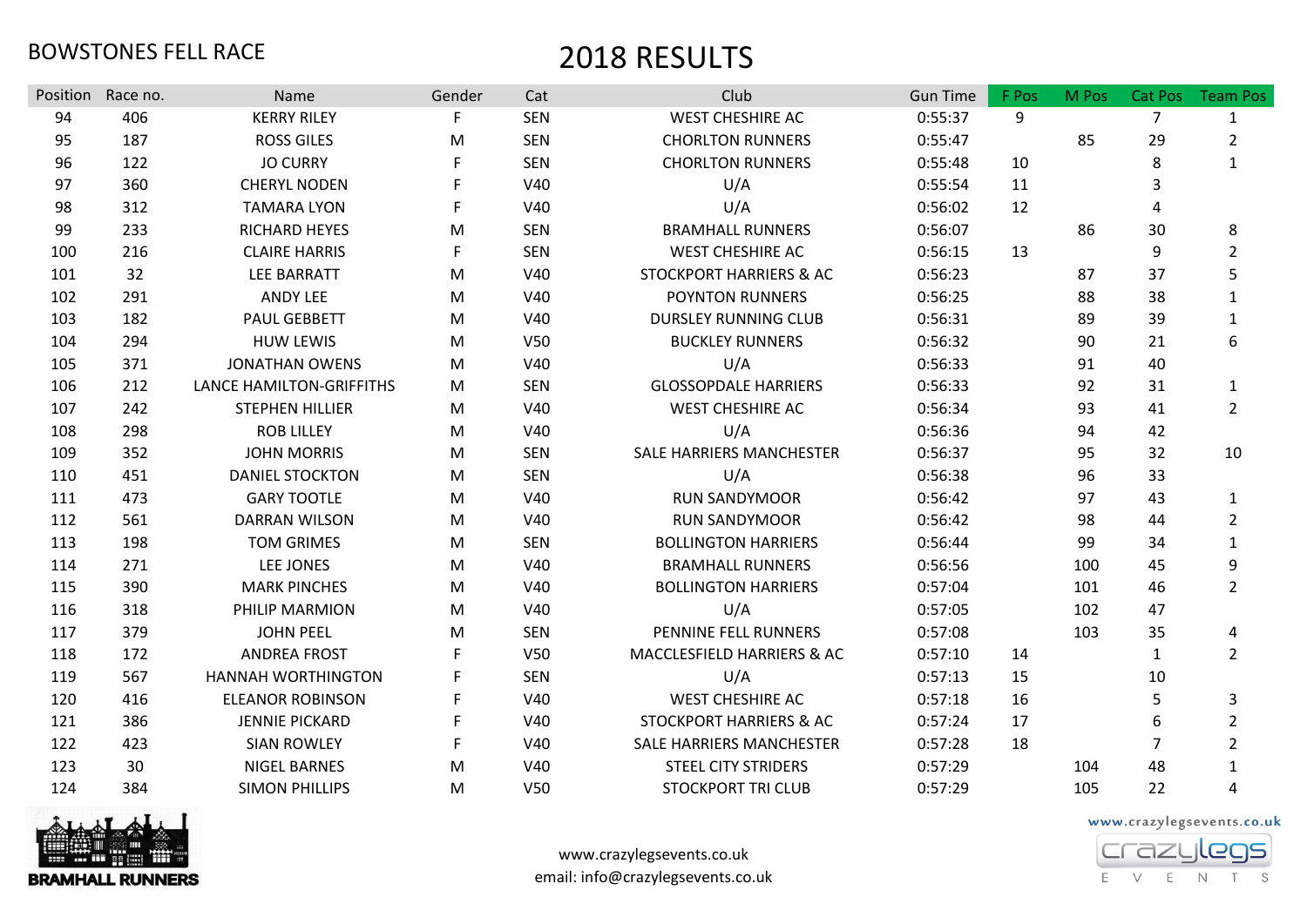| Position | Race no. | Name                    | Gender | Cat        | Club                               | <b>Gun Time</b> | F Pos | M Pos | Cat Pos        | <b>Team Pos</b> |
|----------|----------|-------------------------|--------|------------|------------------------------------|-----------------|-------|-------|----------------|-----------------|
| 125      | 195      | <b>PAUL GRAVENEY</b>    | M      | V40        | <b>STOCKPORT TRI CLUB</b>          | 0:57:32         |       | 106   | 49             | 5               |
| 126      | 368      | ANDREW OLDHAM           | M      | <b>SEN</b> | U/A                                | 0:57:37         |       | 107   | 36             |                 |
| 127      | 286      | <b>JASON LAWLER</b>     | M      | <b>V50</b> | <b>BRAMHALL RUNNERS</b>            | 0:57:44         |       | 108   | 23             | 10              |
| 128      | 261      | <b>MATTHEW JACKSON</b>  | M      | V50        | <b>STYAL RUNNING CLUB</b>          | 0:57:48         |       | 109   | 24             | $\mathbf{1}$    |
| 129      | 355      | <b>TOM MURRAY</b>       | M      | <b>SEN</b> | U/A                                | 0:57:53         |       | 110   | 37             |                 |
| 130      | 354      | <b>HELEN MURRAY</b>     | F      | <b>SEN</b> | <b>KNUTSFORD TRI CLUB</b>          | 0:57:54         | 19    |       | 11             | $\mathbf{1}$    |
| 131      | 415      | <b>CHRIS ROBINSON</b>   | M      | V40        | <b>DAVENPORT RUNNERS</b>           | 0:57:57         |       | 111   | 50             | $\mathbf{3}$    |
| 132      | 434      | <b>COLIN SHORE</b>      | M      | V40        | <b>STOCKPORT TRI CLUB</b>          | 0:57:59         |       | 112   | 51             | 6               |
| 133      | 370      | <b>DAVID OWENS</b>      | M      | <b>SEN</b> | U/A                                | 0:58:02         |       | 113   | 38             |                 |
| 134      | 68       | <b>STEPHEN BROWN</b>    | M      | V40        | <b>STOCKPORT HARRIERS &amp; AC</b> | 0:58:10         |       | 114   | 52             | 6               |
| 135      | 179      | <b>DAVE GASKELL</b>     | M      | V40        | <b>KNUTSFORD TRI CLUB</b>          | 0:58:17         |       | 115   | 53             | 3               |
| 136      | 112      | ADAM COSTELLO           | M      | <b>SEN</b> | U/A                                | 0:58:19         |       | 116   | 39             |                 |
| 137      | 56       | <b>ANDY BRADLEY</b>     | M      | V50        | <b>CLAYTON HARRIERS</b>            | 0:58:28         |       | 117   | 25             | $\mathbf{1}$    |
| 138      | 255      | <b>CHRIS HUNT</b>       | M      | <b>SEN</b> | U/A                                | 0:58:47         |       | 118   | 40             |                 |
| 139      | 188      | <b>SALLY GILLIVER</b>   | F      | V50        | <b>WILMSLOW RC</b>                 | 0:58:51         | 20    |       | $\overline{2}$ | 3               |
| 140      | 75       | <b>NICK BUDD</b>        | M      | <b>V50</b> | <b>CONGLETON HARRIERS</b>          | 0:58:52         |       | 119   | 26             | $\mathbf{1}$    |
| 141      | 467      | <b>BARRIE THOMASON</b>  | M      | V50        | <b>UKA</b>                         | 0:58:58         |       | 120   | 27             | $\mathbf{1}$    |
| 142      | 391      | PAUL PLUMMER            | M      | V40        | <b>STOCKPORT TRI CLUB</b>          | 0:59:03         |       | 121   | 54             | $\overline{7}$  |
| 143      | 272      | <b>MARTYN JONES</b>     | M      | V40        | <b>STOCKPORT TRI CLUB</b>          | 0:59:16         |       | 122   | 55             | 8               |
| 144      | 374      | <b>PARESH PATEL</b>     | M      | V40        | <b>VEGAN RUNNERS UK</b>            | 0:59:25         |       | 123   | 56             | $\overline{2}$  |
| 145      | 471      | MICHAEL TIPPER          | M      | <b>SEN</b> | <b>STOCKPORT HARRIERS &amp; AC</b> | 0:59:26         |       | 124   | 41             | $\overline{7}$  |
| 146      | 89       | <b>FRANK CASSIDY</b>    | M      | V50        | <b>BOLLINGTON HARRIERS</b>         | 0:59:32         |       | 125   | 28             | 3               |
| 147      | 369      | ANGELA OLDHAM           | F      | V60        | <b>EAST CHESHIRE HARRIERS</b>      | 0:59:43         | 21    |       | $\mathbf{1}$   | $\mathbf{1}$    |
| 148      | 426      | <b>SIMON RUSHTON</b>    | M      | V50        | <b>MARPLE RUNNERS</b>              | 0:59:49         |       | 126   | 29             | $\overline{2}$  |
| 149      | 378      | <b>DARREN PEATFIELD</b> | M      | V40        | <b>MARPLE RUNNERS</b>              | 0:59:51         |       | 127   | 57             | 3               |
| 150      | 405      | PETER RICHARDSON        | M      | <b>SEN</b> | <b>CHEADLE</b>                     | 0:59:56         |       | 128   | 42             | $\mathbf{1}$    |
| 151      | 299      | <b>GARY LINTERN</b>     | M      | <b>SEN</b> | U/A                                | 0:59:57         |       | 129   | 43             |                 |
| 152      | 481      | <b>JASON WADE</b>       | M      | <b>SEN</b> | U/A                                | 0:59:59         |       | 130   | 44             |                 |
| 153      | 183      | <b>BEN GENT</b>         | M      | V40        | <b>WINSTON RUNNERS</b>             | 1:00:01         |       | 131   | 58             | $\mathbf{1}$    |
| 154      | 249      | <b>ANDREW HORROCKS</b>  | M      | V40        | U/A                                | 1:00:05         |       | 132   | 59             |                 |
| 155      | 220      | <b>RICHARD HARRISON</b> | M      | V40        | <b>WILMSLOW RC</b>                 | 1:00:13         |       | 133   | 60             | 6               |



www.crazylegsevents.co.uk email: info@crazylegsevents.co.uk

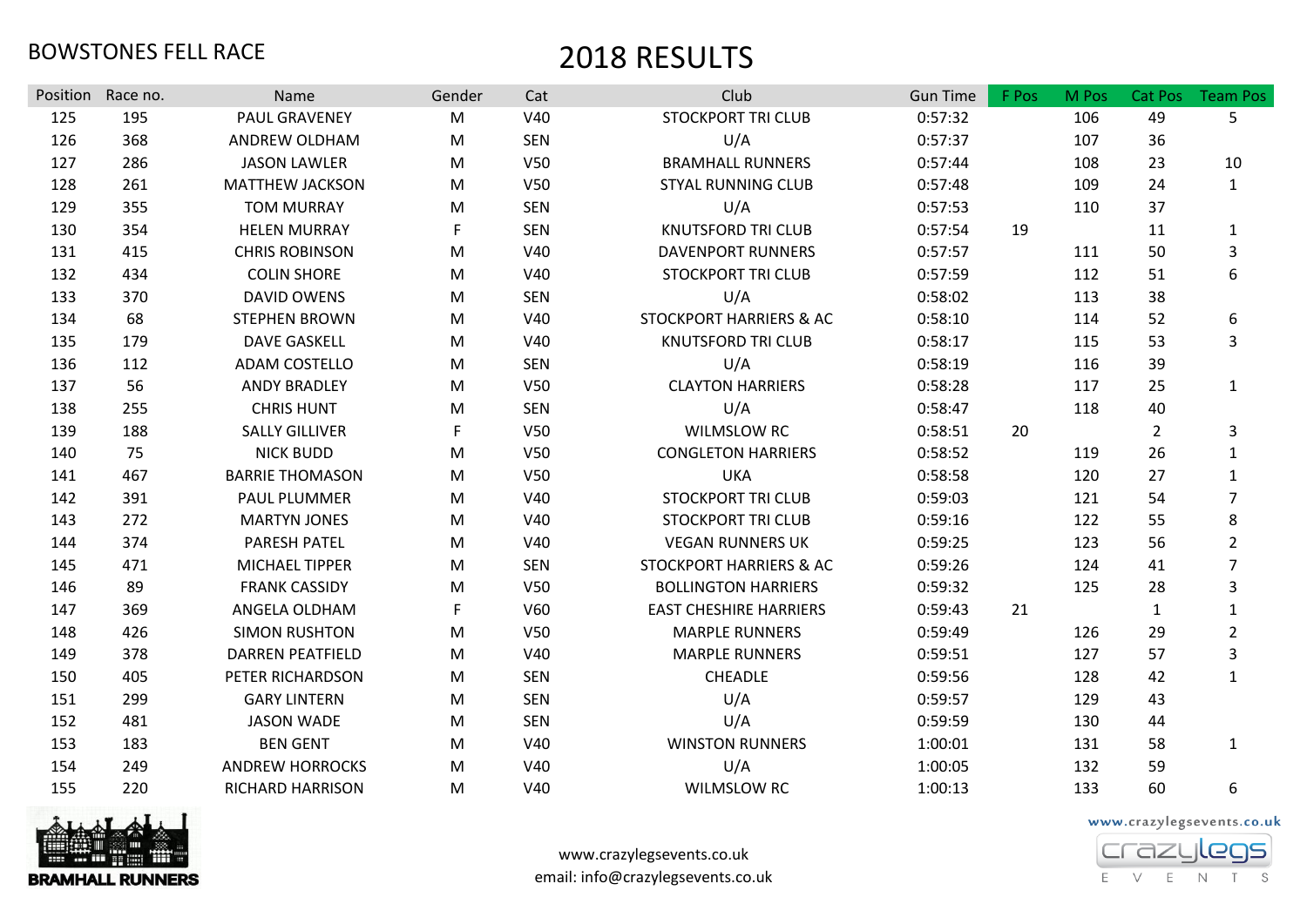| Position | Race no.     | Name                    | Gender | Cat        | Club                               | <b>Gun Time</b> | F Pos | M Pos | Cat Pos        | <b>Team Pos</b> |
|----------|--------------|-------------------------|--------|------------|------------------------------------|-----------------|-------|-------|----------------|-----------------|
| 156      | 303          | NICOLA LLOYD            | F      | V40        | <b>STOCKPORT HARRIERS &amp; AC</b> | 1:00:18         | 22    |       | 8              | 3               |
| 157      | 209          | <b>PAUL HAINES</b>      | M      | V40        | <b>STOCKPORT HARRIERS &amp; AC</b> | 1:00:20         |       | 134   | 61             | 8               |
| 158      | 49           | <b>BARRY BLYTH</b>      | M      | $V70+$     | MACCLESFIELD HARRIERS & AC         | 1:00:24         |       | 135   | $\mathbf{1}$   | 8               |
| 159      | 67           | <b>SARAH BROWN</b>      | F      | V40        | U/A                                | 1:00:27         | 23    |       | 9              |                 |
| 160      | 316          | ANDREW MAINWARING       | M      | V40        | <b>STOCKPORT TRI CLUB</b>          | 1:00:34         |       | 136   | 62             | 9               |
| 161      | 393          | <b>ADAM POTTS</b>       | M      | V40        | <b>BRAMHALL RUNNERS</b>            | 1:00:36         |       | 137   | 63             | 11              |
| 162      | 147          | <b>ALISON DUCKWORTH</b> | F      | V40        | U/A                                | 1:00:43         | 24    |       | 10             |                 |
| 163      | $\mathbf{3}$ | <b>JOHN ALCOCK</b>      | M      | <b>SEN</b> | <b>BLYTHE BRIDGE RC</b>            | 1:00:48         |       | 138   | 45             | $\mathbf{1}$    |
| 164      | 377          | MIKE PEASE              | M      | V40        | <b>BRAMHALL RUNNERS</b>            | 1:00:51         |       | 139   | 64             | 12              |
| 165      | 341          | <b>KATE MILLS</b>       | F      | V40        | <b>KNUTSFORD TRI CLUB</b>          | 1:01:00         | 25    |       | 11             | $\overline{2}$  |
| 166      | 409          | <b>MATT ROBERTS</b>     | M      | V50        | U/A                                | 1:01:11         |       | 140   | 30             |                 |
| 167      | 263          | <b>HELEN JEFFERY</b>    | F      | <b>SEN</b> | <b>CONGLETON HARRIERS</b>          | 1:01:18         | 26    |       | 12             | $\mathbf{1}$    |
| 168      | 327          | <b>DEIRDRE MCCARTHY</b> | F      | <b>SEN</b> | <b>MANCHESTER TRIATHLON CLUB</b>   | 1:01:19         | 27    |       | 13             | $\mathbf{1}$    |
| 169      | 443          | <b>JERRY SMITH</b>      | M      | V60        | <b>CHORLTON RUNNERS</b>            | 1:01:26         |       | 141   | 1              | 3               |
| 170      | 488          | <b>LAURA WARD</b>       | F      | <b>SEN</b> | U/A                                | 1:01:37         | 28    |       | 14             |                 |
| 171      | 317          | <b>JAMES MALONE</b>     | M      | V40        | U/A                                | 1:01:40         |       | 142   | 65             |                 |
| 172      | 564          | <b>JEREMY WOODHAM</b>   | M      | V40        | <b>MARPLE RUNNERS</b>              | 1:01:44         |       | 143   | 66             | 4               |
| 173      | 498          | <b>MARK WHELAN</b>      | M      | V50        | <b>GOYT VALLEY STRIDERS</b>        | 1:01:49         |       | 144   | 31             | $\mathbf{1}$    |
| 174      | 137          | <b>DUNCAN DICKIE</b>    | M      | V50        | U/A                                | 1:02:16         |       | 145   | 32             |                 |
| 175      | 421          | PAUL ROONEY             | M      | V50        | <b>LYME RUNNERS</b>                | 1:02:22         |       | 146   | 33             | $\mathbf{1}$    |
| 176      | 573          | <b>JONATHAN BOOTHBY</b> | M      | <b>SEN</b> | U/A                                | 1:02:36         |       | 147   | 46             |                 |
| 177      | 491          | <b>STEWART WAUDBY</b>   | M      | V40        | MACCLESFIELD HARRIERS & AC         | 1:02:37         |       | 148   | 67             | 9               |
| 178      | 253          | <b>JENNIFER HULLEY</b>  | F      | V40        | STOCKPORT HARRIERS & AC            | 1:02:41         | 29    |       | 12             | 4               |
| 179      | 252          | <b>DAVID HULLEY</b>     | M      | V40        | STOCKPORT HARRIERS & AC            | 1:02:41         |       | 149   | 68             | 9               |
| 180      | 141          | <b>ANDREW DODD</b>      | M      | V40        | <b>WILMSLOW STRIDERS</b>           | 1:03:01         |       | 150   | 69             | $\mathbf{1}$    |
| 181      | 398          | <b>SARAH PROUDMORE</b>  | F      | V40        | <b>CONGLETON HARRIERS</b>          | 1:03:03         | 30    |       | 13             | $\overline{2}$  |
| 182      | 246          | <b>DAVID HIRST</b>      | M      | V60        | U/A                                | 1:03:04         |       | 151   | $\overline{2}$ |                 |
| 183      | 382          | <b>ELAINE PETTIE</b>    | F      | V40        | U/A                                | 1:03:05         | 31    |       | 14             |                 |
| 184      | 571          | <b>EMMA YOUNG</b>       | F      | V40        | <b>BRAMHALL RUNNERS</b>            | 1:03:07         | 32    |       | 15             | 1               |
| 185      | 562          | <b>RICK WILSON</b>      | M      | V40        | U/A                                | 1:03:16         |       | 152   | 70             |                 |
| 186      | 54           | DAVE BOWEN              | M      | V60        | PENNINE FELL RUNNERS               | 1:03:31         |       | 153   | 3              | 5               |



www.crazylegsevents.co.uk email: info@crazylegsevents.co.uk

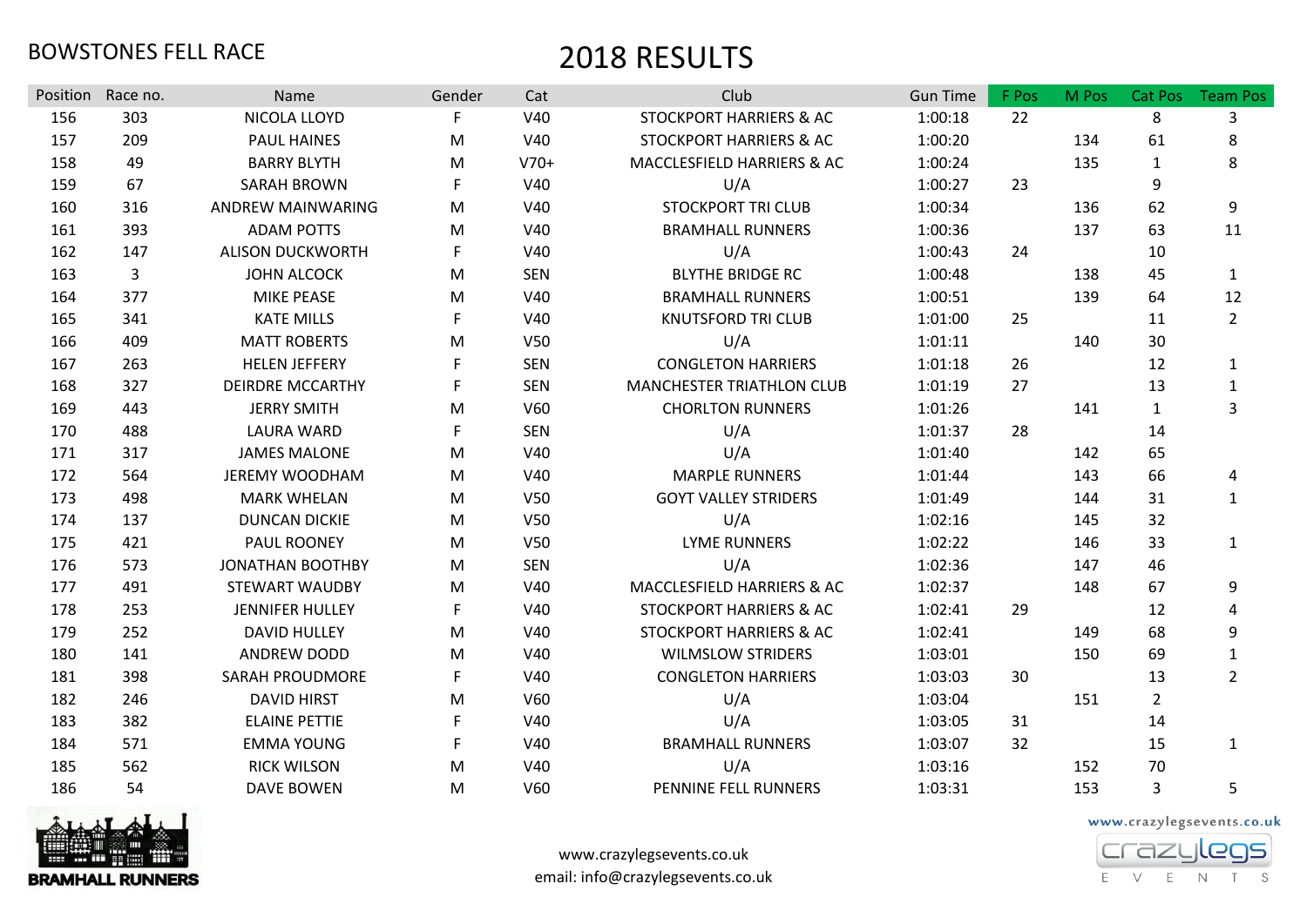| Position | Race no. | Name                      | Gender | Cat             | Club                        | <b>Gun Time</b> | F Pos | M Pos | Cat Pos        | <b>Team Pos</b> |
|----------|----------|---------------------------|--------|-----------------|-----------------------------|-----------------|-------|-------|----------------|-----------------|
| 187      | 432      | <b>CHRIS SHEARLOCK</b>    | M      | V40             | U/A                         | 1:03:38         |       | 154   | 71             |                 |
| 188      | 66       | RICHARD BROWN             | M      | <b>SEN</b>      | <b>KNUTSFORD TRI CLUB</b>   | 1:03:39         |       | 155   | 47             | 4               |
| 189      | 223      | <b>KATHERINE HARVEY</b>   | F.     | V60             | PENNINE FELL RUNNERS        | 1:03:53         | 33    |       | $\overline{2}$ | $\mathbf{1}$    |
| 190      | 135      | <b>CHRISTINE DEWSBURY</b> | F      | V40             | <b>STOCKPORT TRI CLUB</b>   | 1:03:59         | 34    |       | 16             | $\mathbf{1}$    |
| 191      | 70       | NICOLA BRUNDRETT          | F      | V40             | <b>STOCKPORT TRI CLUB</b>   | 1:04:00         | 35    |       | 17             | $\overline{2}$  |
| 192      | 254      | <b>AMELIA HUNT</b>        | F.     | <b>SEN</b>      | <b>GOYT VALLEY STRIDERS</b> | 1:04:02         | 36    |       | 15             | $\mathbf{1}$    |
| 193      | 79       | <b>DAN BURTON</b>         | M      | V40             | U/A                         | 1:04:05         |       | 156   | 72             |                 |
| 194      | 96       | <b>ANDREW CLARK</b>       | M      | <b>SEN</b>      | U/A                         | 1:04:07         |       | 157   | 48             |                 |
| 195      | 337      | CHELSEA MEARS-GRAHAM      | F.     | <b>SEN</b>      | <b>MARPLE RUNNERS</b>       | 1:04:09         | 37    |       | 16             | $\mathbf{1}$    |
| 196      | 247      | <b>EWAN HOLTON</b>        | M      | V40             | <b>KNUTSFORD TRI CLUB</b>   | 1:04:15         |       | 158   | 73             | 5               |
| 197      | 459      | <b>ALICE TAYLOR</b>       | F.     | <b>SEN</b>      | <b>MARPLE RUNNERS</b>       | 1:04:24         | 38    |       | 17             | $\overline{2}$  |
| 198      | 257      | PAUL HUNT                 | M      | V50             | <b>GOYT VALLEY STRIDERS</b> | 1:04:46         |       | 159   | 34             | $\overline{2}$  |
| 199      | 129      | <b>MELISSA DAY</b>        | F      | V40             | <b>DISLEY RUNNERS</b>       | 1:04:52         | 39    |       | 18             | $\mathbf{1}$    |
| 200      | 128      | <b>MATTHEW DAY</b>        | M      | V40             | <b>GOYT VALLEY STRIDERS</b> | 1:04:52         |       | 160   | 74             | 3               |
| 201      | 447      | MICHAEL SMITH             | M      | V40             | MACCLESFIELD HARRIERS & AC  | 1:04:54         |       | 161   | 75             | 10              |
| 202      | 34       | <b>SHARON BARTLETT</b>    | F.     | V40             | U/A                         | 1:04:58         | 40    |       | 19             |                 |
| 203      | 80       | RACHEL CAMERON            | F.     | V40             | U/A                         | 1:05:00         | 41    |       | 20             |                 |
| 204      | 177      | <b>LEE GARNETT</b>        | M      | <b>SEN</b>      | U/A                         | 1:05:02         |       | 162   | 49             |                 |
| 205      | 131      | <b>CHRIS DEMPSEY</b>      | M      | V40             | <b>VEGAN RUNNERS UK</b>     | 1:05:07         |       | 163   | 76             | 3               |
| 206      | 127      | <b>MARK DAY</b>           | M      | V40             | THE FELL DEVILS             | 1:05:13         |       | 164   | 77             | $\overline{2}$  |
| 207      | 148      | <b>MIKE DUFFY</b>         | M      | V40             | U/A                         | 1:05:15         |       | 165   | 78             |                 |
| 208      | 417      | <b>CHERYL ROCK</b>        | F.     | <b>SEN</b>      | U/A                         | 1:05:17         | 42    |       | 18             |                 |
| 209      | 344      | <b>RICK MINSHULL</b>      | M      | <b>SEN</b>      | U/A                         | 1:05:23         |       | 166   | 50             |                 |
| 210      | 566      | <b>FRANCIS WOOFF</b>      | M      | V <sub>50</sub> | <b>CHORLTON RUNNERS</b>     | 1:05:28         |       | 167   | 35             | 4               |
| 211      | 23       | <b>JAMES ATHERTON</b>     | M      | V40             | U/A                         | 1:05:34         |       | 168   | 79             |                 |
| 212      | 251      | <b>DAVID HORSFIELD</b>    | M      | V <sub>50</sub> | <b>BOLLINGTON HARRIERS</b>  | 1:05:40         |       | 169   | 36             | 4               |
| 213      | 437      | <b>GARY SIDGWICK</b>      | M      | <b>SEN</b>      | <b>DAVENPORT RUNNERS</b>    | 1:05:46         |       | 170   | 51             | 4               |
| 214      | 335      | MICHAEL MCLAUGHLIN        | M      | <b>SEN</b>      | <b>STYAL RUNNING CLUB</b>   | 1:05:50         |       | 171   | 52             | $\overline{2}$  |
| 215      | 146      | PAUL DOYLE                | M      | V40             | <b>WILMSLOW STRIDERS</b>    | 1:05:57         |       | 172   | 80             | $\overline{2}$  |
| 216      | 347      | <b>MATTHEW MOLLART</b>    | M      | <b>SEN</b>      | <b>KNUTSFORD TRI CLUB</b>   | 1:06:00         |       | 173   | 53             | 6               |
| 217      | 73       | <b>SAN BUCKLEY</b>        | F.     | V40             | <b>LYME RUNNERS</b>         | 1:06:17         | 43    |       | 21             | $\mathbf{1}$    |



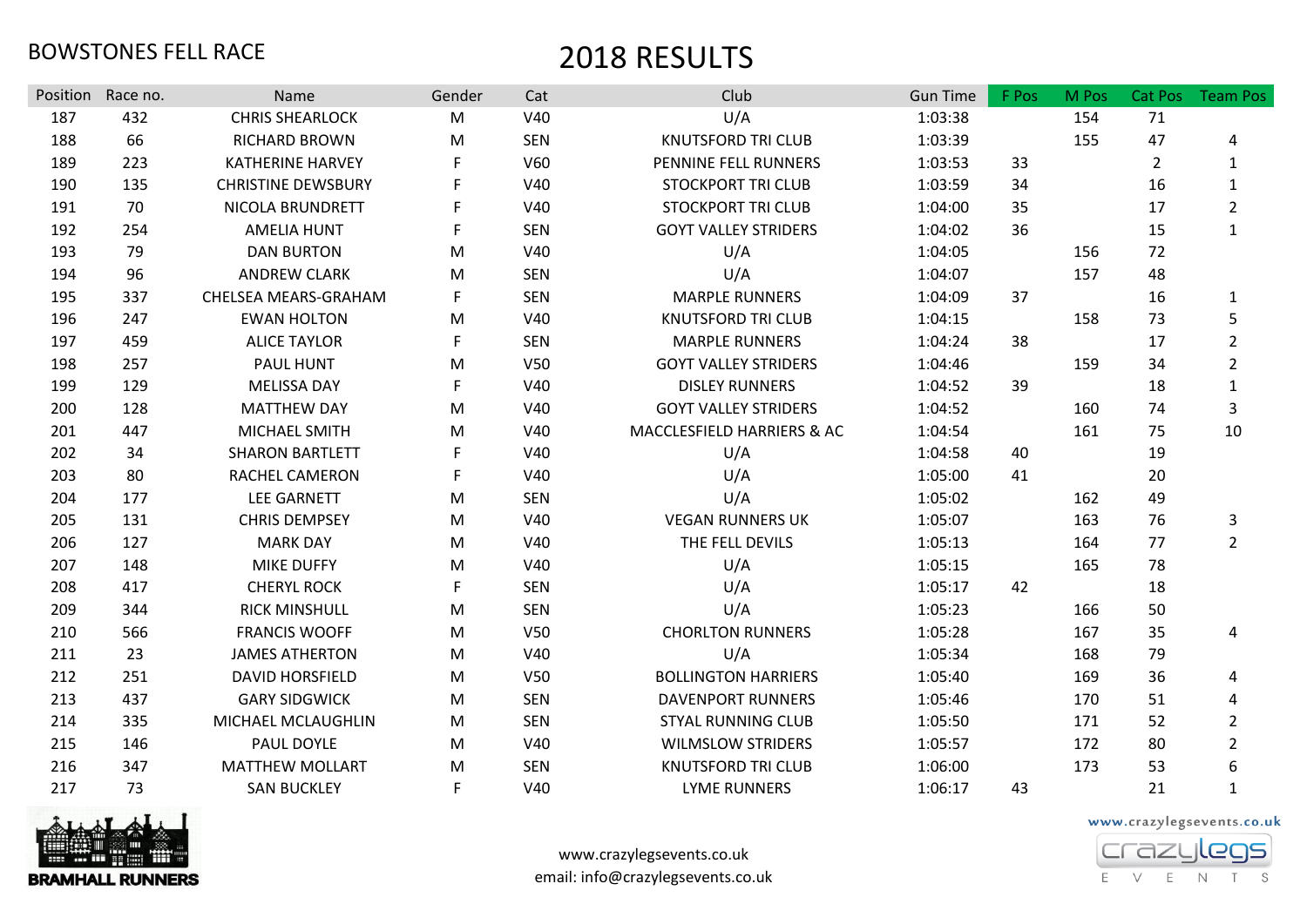| Position | Race no.     | Name                   | Gender      | Cat             | Club                               | <b>Gun Time</b> | F Pos | M Pos | Cat Pos        | <b>Team Pos</b> |
|----------|--------------|------------------------|-------------|-----------------|------------------------------------|-----------------|-------|-------|----------------|-----------------|
| 218      | 372          | <b>TONY PARK</b>       | M           | V <sub>50</sub> | <b>STOCKPORT HARRIERS &amp; AC</b> | 1:06:22         |       | 174   | 37             | 10              |
| 219      | $\mathbf{1}$ | PETER ADAMS            | M           | V40             | <b>CHORLTON RUNNERS</b>            | 1:06:25         |       | 175   | 81             | 5               |
| 220      | 104          | <b>FIONA COOKE</b>     | F           | V50             | STOCKPORT HARRIERS & AC            | 1:06:28         | 44    |       | 3              | 5               |
| 221      | 395          | <b>BARRIE POWERS</b>   | M           | V <sub>50</sub> | <b>STYAL RUNNING CLUB</b>          | 1:06:31         |       | 176   | 38             | 3               |
| 222      | 215          | <b>MAT HANSON</b>      | M           | <b>SEN</b>      | <b>BOLLINGTON HARRIERS</b>         | 1:06:38         |       | 177   | 54             | 5               |
| 223      | 14           | <b>IAN ANKERS</b>      | M           | V60             | STAFFORDSHIRE MOORLANDS AC         | 1:06:41         |       | 178   | 4              | $\mathbf{1}$    |
| 224      | 410          | <b>MATT ROBERTS</b>    | M           | V40             | U/A                                | 1:06:43         |       | 179   | 82             |                 |
| 225      | 484          | ROB WAKEFIELD          | M           | V40             | U/A                                | 1:07:13         |       | 180   | 83             |                 |
| 226      | 226          | <b>VICTORIA HEALEY</b> | F           | V40             | U/A                                | 1:07:18         | 45    |       | 22             |                 |
| 227      | 402          | <b>JACQUELINE REES</b> | F           | V40             | U/A                                | 1:07:25         | 46    |       | 23             |                 |
| 228      | 140          | <b>ANDREW DIXON</b>    | M           | <b>V50</b>      | <b>FRA</b>                         | 1:07:38         |       | 181   | 39             | 1               |
| 229      | 235          | <b>JOY HICKMAN</b>     | F           | V <sub>50</sub> | PRESTATYN/WEST CHESHIRE            | 1:07:41         | 47    |       | $\overline{a}$ | $\mathbf{1}$    |
| 230      | 259          | <b>ANDY JACKSON</b>    | M           | V40             | THE FELL DEVILS                    | 1:07:43         |       | 182   | 84             | 3               |
| 231      | 497          | <b>MARK WHEELTON</b>   | M           | V50             | MACCLESFIELD HARRIERS & AC         | 1:07:44         |       | 183   | 40             | 11              |
| 232      | 363          | <b>PATRICK O'BRIEN</b> | M           | V60             | <b>BELLE VUE RACERS</b>            | 1:07:45         |       | 184   | 5              | $\overline{2}$  |
| 233      | 444          | <b>JULIE SMITH</b>     | F           | <b>V50</b>      | THE FELL DEVILS                    | 1:07:49         | 48    |       | 5              | $\mathbf{1}$    |
| 234      | 22           | LISA ASHWOOD           | F           | V40             | <b>DISLEY RUNNERS</b>              | 1:07:57         | 49    |       | 24             | $\overline{2}$  |
| 235      | 439          | ANDI KYODO SINCLAIR    | M           | V <sub>50</sub> | MACCLESFIELD HARRIERS & AC         | 1:08:07         |       | 185   | 41             | 12              |
| 236      | 493          | <b>STEVE WEBB</b>      | M           | V40             | <b>BELLE VUE RACERS</b>            | 1:08:18         |       | 186   | 85             | 3               |
| 237      | 461          | <b>JAMES TAYLOR</b>    | M           | V40             | U/A                                | 1:08:38         |       | 187   | 86             |                 |
| 238      | 108          | <b>CLARE COOMBES</b>   | F           | V40             | <b>VEGAN RUNNERS UK</b>            | 1:08:44         | 50    |       | 25             | $\mathbf{1}$    |
| 239      | 211          | MICHAEL HALL           | M           | V50             | <b>SPECTRUM STRIDERS</b>           | 1:08:46         |       | 188   | 42             | $\mathbf{1}$    |
| 240      | 145          | <b>GILLIAN DOOLAN</b>  | F           | <b>V50</b>      | <b>STOCKPORT TRI CLUB</b>          | 1:08:51         | 51    |       | 6              | 3               |
| 241      | 74           | <b>ANDY BUCKROYD</b>   | М           | <b>V50</b>      | MACCLESFIELD HARRIERS & AC         | 1:09:36         |       | 189   | 43             | 13              |
| 242      | 107          | <b>ZOE COOKE</b>       | $\mathsf F$ | <b>SEN</b>      | U/A                                | 1:09:50         | 52    |       | 19             |                 |
| 243      | 367          | <b>KEVIN OFFER</b>     | M           | V60             | <b>SCARAB TRI</b>                  | 1:09:52         |       | 190   | 6              | 1               |
| 244      | 130          | <b>JAMES DEIGHTON</b>  | M           | V40             | <b>MARPLE RUNNERS</b>              | 1:09:53         |       | 191   | 87             | 5               |
| 245      | 276          | <b>MIKE KELLY</b>      | M           | V40             | <b>MARPLE RUNNERS</b>              | 1:09:54         |       | 192   | 88             | 6               |
| 246      | 97           | <b>OLLIE COBURN</b>    | M           | <b>SEN</b>      | <b>MARPLE RUNNERS</b>              | 1:09:54         |       | 193   | 55             | $\overline{7}$  |
| 247      | 273          | <b>ALISTAIR JORDAN</b> | M           | V50             | <b>MARPLE RUNNERS</b>              | 1:09:55         |       | 194   | 44             | 8               |
| 248      | 326          | ANGELA MCCARTHY        | F           | V50             | <b>WILMSLOW RC</b>                 | 1:10:13         | 53    |       | $\overline{7}$ | 4               |



www.crazylegsevents.co.uk email: info@crazylegsevents.co.uk

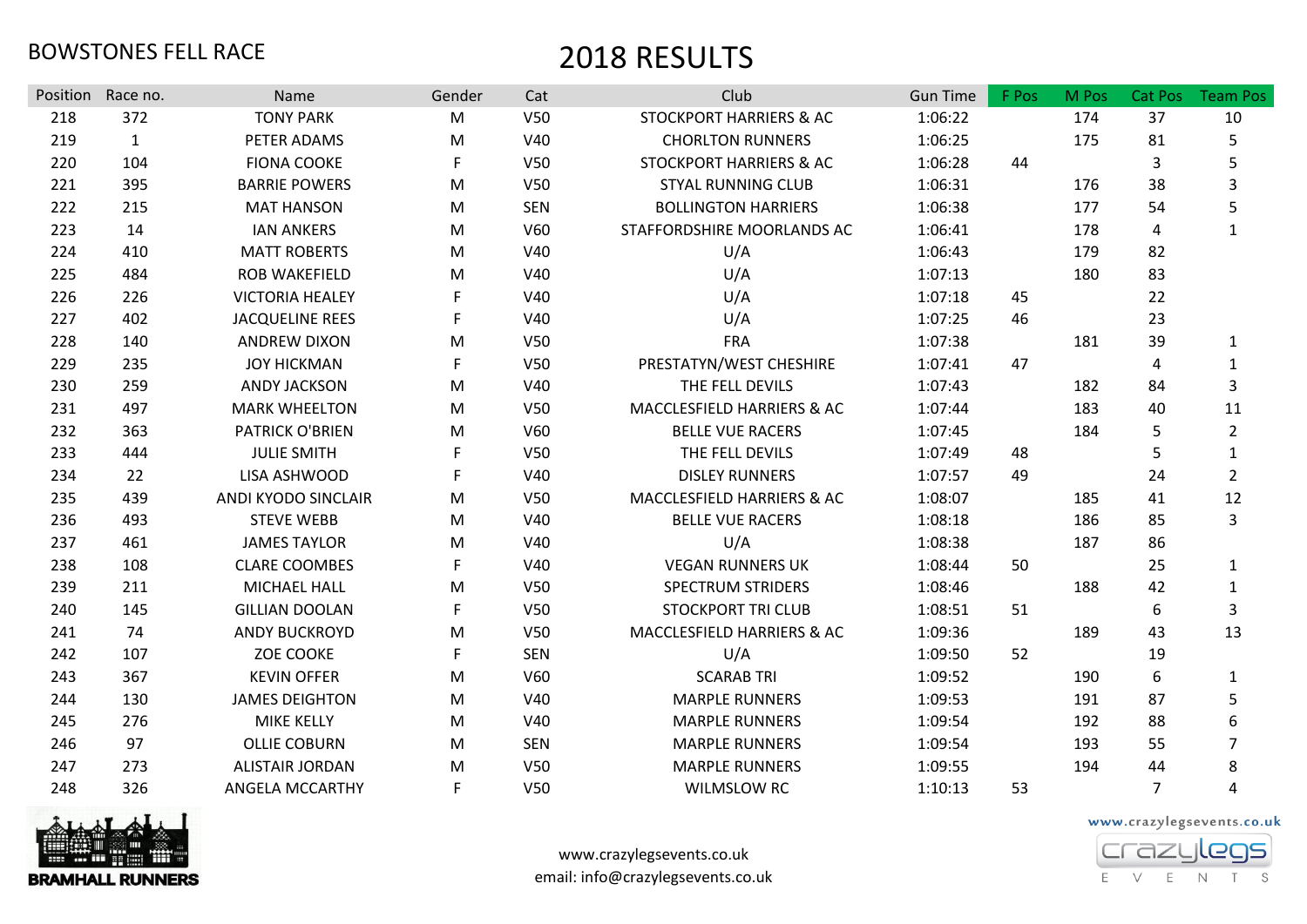| Race no.<br>Name<br>Gender<br>Position<br>485<br><b>DAVID WALKER</b><br>249<br>M<br>250<br>380<br>RACHAEL PEERS<br>F | Cat<br>V60<br><b>SEN</b> | Club<br>MACCLESFIELD HARRIERS & AC<br><b>WILMSLOW RC</b> | <b>Gun Time</b><br>1:10:14 | F Pos | M Pos<br>195 | Cat Pos          | <b>Team Pos</b> |
|----------------------------------------------------------------------------------------------------------------------|--------------------------|----------------------------------------------------------|----------------------------|-------|--------------|------------------|-----------------|
|                                                                                                                      |                          |                                                          |                            |       |              |                  |                 |
|                                                                                                                      |                          |                                                          |                            |       |              | $\overline{7}$   | 14              |
|                                                                                                                      |                          |                                                          | 1:10:17                    | 54    |              | 20               | 5               |
| 251<br>191<br><b>MARK GODDEN</b><br>M                                                                                | V60                      | MACCLESFIELD HARRIERS & AC                               | 1:10:19                    |       | 196          | 8                | 15              |
| 252<br>357<br><b>ANTON NEWELL</b><br>M                                                                               | V <sub>50</sub>          | SUTTON IN ASHFIELD HARRIERS & AC                         | 1:10:33                    |       | 197          | 45               | $\mathbf{1}$    |
| 227<br>253<br><b>NICK HEATON</b><br>M                                                                                | V40                      | <b>BRAMHALL RUNNERS</b>                                  | 1:10:43                    |       | 198          | 89               | 13              |
| 254<br>353<br><b>VIKKI MURPHY</b><br>F                                                                               | V40                      | <b>BRAMHALL RUNNERS</b>                                  | 1:10:44                    | 55    |              | 26               | $\overline{2}$  |
| 255<br>44<br><b>DAVID BIRTWISTLE</b><br>M                                                                            | V50                      | U/A                                                      | 1:10:47                    |       | 199          | 46               |                 |
| 256<br>72<br>ANDREA BUCKINGHAM<br>F                                                                                  | V50                      | <b>BRAMHALL RUNNERS</b>                                  | 1:10:49                    | 56    |              | 8                | 3               |
| 257<br>285<br><b>STUART LATIMER</b><br>М                                                                             | V40                      | U/A                                                      | 1:11:04                    |       | 200          | 90               |                 |
| 258<br>496<br>F<br><b>BRITTA WERNER</b>                                                                              | V40                      | <b>VEGAN RUNNERS UK</b>                                  | 1:11:14                    | 57    |              | 27               | $2^{\circ}$     |
| 259<br>411<br>NICHOLAS ROBERTS<br>М                                                                                  | V50                      | <b>STOCKPORT HARRIERS &amp; AC</b>                       | 1:11:21                    |       | 201          | 47               | 11              |
| 260<br>230<br><b>HANNAH HERON</b><br>F                                                                               | <b>SEN</b>               | U/A                                                      | 1:11:29                    | 58    |              | 21               |                 |
| 261<br>231<br>PAUL HERON<br>M                                                                                        | <b>SEN</b>               | U/A                                                      | 1:11:29                    |       | 202          | 56               |                 |
| 262<br>438<br>M<br><b>NICK SIMON</b>                                                                                 | V60                      | <b>ALMOST ATHLETES</b>                                   | 1:11:32                    |       | 203          | $\boldsymbol{9}$ | 1               |
| 263<br>106<br><b>NEIL COOKE</b><br>M                                                                                 | V <sub>50</sub>          | U/A                                                      | 1:11:36                    |       | 204          | 48               |                 |
| 264<br>27<br><b>RHONA BARKER</b><br>F                                                                                | V40                      | <b>SWINTON RC</b>                                        | 1:11:41                    | 59    |              | 28               | $\mathbf{1}$    |
| 69<br>265<br><b>SYLVIA BROWN</b>                                                                                     | V40                      | <b>WILMSLOW STRIDERS</b>                                 | 1:12:02                    | 60    |              | 29               | $\mathbf{1}$    |
| 266<br>158<br><b>LEAH EVANS</b><br>F.                                                                                | <b>SEN</b>               | U/A                                                      | 1:12:15                    | 61    |              | 22               |                 |
| 267<br>157<br><b>JANE EVANS</b>                                                                                      | V <sub>50</sub>          | <b>STEEL CITY STRIDERS</b>                               | 1:12:16                    | 62    |              | 9                | $\mathbf 1$     |
| 268<br>35<br><b>NADHIM BAYATTI</b><br>M                                                                              | V40                      | <b>BRAMHALL RUNNERS</b>                                  | 1:12:17                    |       | 205          | 91               | 14              |
| 269<br>256<br><b>MOIRA HUNT</b><br>F                                                                                 | V60                      | <b>GOYT VALLEY STRIDERS</b>                              | 1:12:20                    | 63    |              | $\overline{3}$   | $\overline{2}$  |
| 270<br>110<br>NICOLA COPPOCK<br>F                                                                                    | <b>SEN</b>               | <b>WILMSLOW RC</b>                                       | 1:12:22                    | 64    |              | 23               | 6               |
| 271<br>430<br><b>GORDON SHARP</b><br>M                                                                               | V60                      | THE FELL DEVILS                                          | 1:12:23                    |       | 206          | 10               | 4               |
| 272<br>6<br><b>OMAR AL-KAMIL</b><br>M                                                                                | <b>SEN</b>               | U/A                                                      | 1:12:23                    |       | 207          | 57               |                 |
| 273<br>414<br><b>ALAN ROBINSON</b><br>M                                                                              | V60                      | U/A                                                      | 1:12:41                    |       | 208          | 11               |                 |
| 427<br>274<br>F<br><b>SARAH SALOMON</b>                                                                              | <b>SEN</b>               | U/A                                                      | 1:12:44                    | 65    |              | 24               |                 |
| 275<br>495<br><b>HANNAH WENNELL</b><br>F                                                                             | V40                      | U/A                                                      | 1:12:44                    | 66    |              | 30               |                 |
| 276<br>186<br><b>GEOFF GILBERT</b><br>M                                                                              | V60                      | U/A                                                      | 1:12:46                    |       | 209          | 12               |                 |
| 221<br>277<br><b>BOB HARTLEY</b><br>M                                                                                | <b>V50</b>               | U/A                                                      | 1:12:51                    |       | 210          | 49               |                 |
| <b>ANDREW GRIMMER</b><br>278<br>199<br>M                                                                             | V40                      | <b>KNUTSFORD TRI CLUB</b>                                | 1:12:54                    |       | 211          | 92               | $\overline{7}$  |
| 279<br><b>HELEN CROFT</b><br>F<br>118                                                                                | V40                      | <b>BRAMHALL RUNNERS</b>                                  | 1:12:57                    | 67    |              | 31               | 4               |



www.crazylegsevents.co.uk email: info@crazylegsevents.co.uk

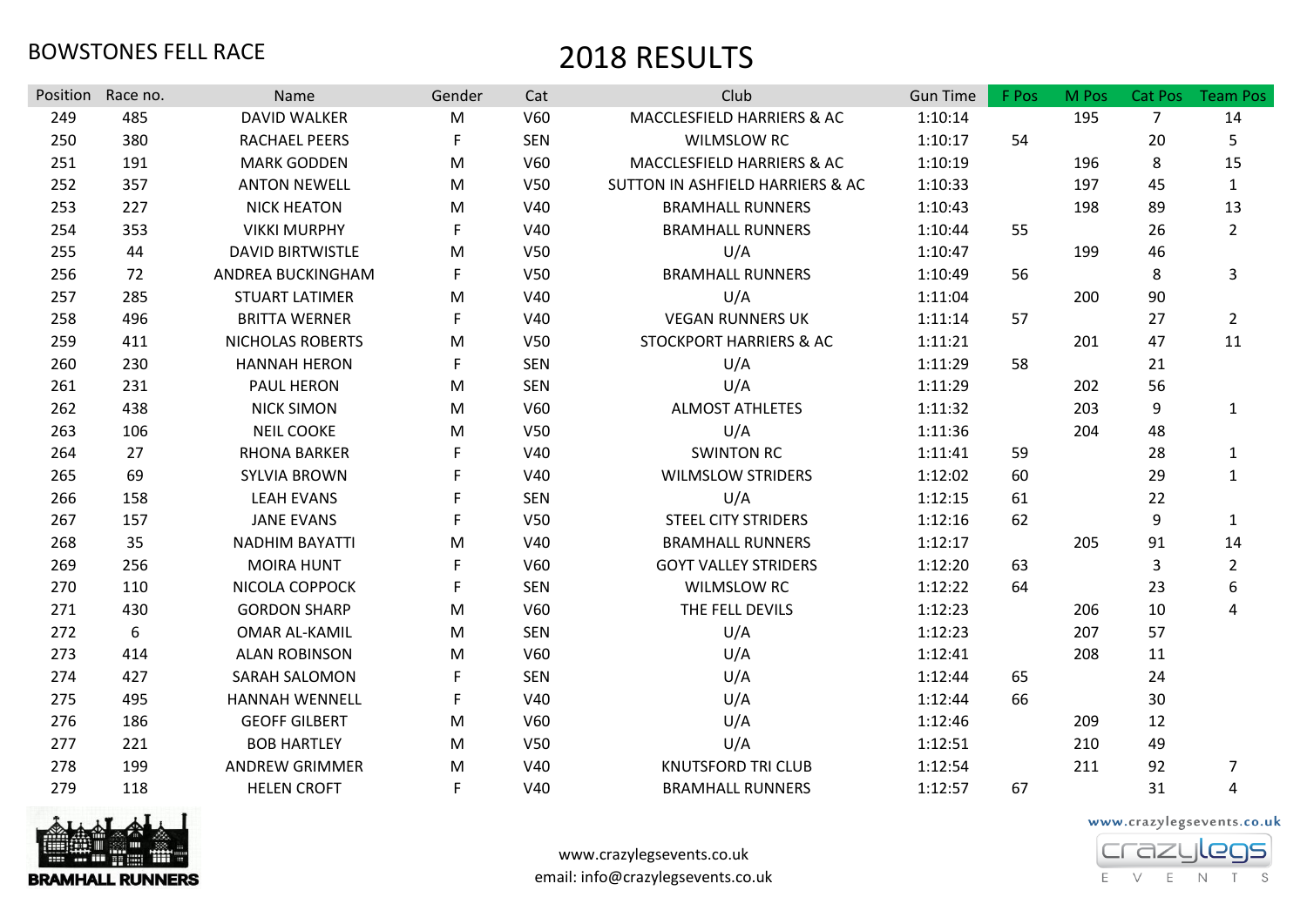| <b>Position</b> | Race no. | Name                    | Gender | Cat             | Club                               | <b>Gun Time</b> | F Pos | M Pos | <b>Cat Pos</b> | <b>Team Pos</b> |
|-----------------|----------|-------------------------|--------|-----------------|------------------------------------|-----------------|-------|-------|----------------|-----------------|
| 280             | 301      | <b>REBEKAH LIVESEY</b>  | F      | <b>SEN</b>      | <b>STOCKPORT HARRIERS &amp; AC</b> | 1:12:59         | 68    |       | 25             | 6               |
| 281             | 125      | <b>GOGS DAVIES</b>      | М      | V40             | <b>VEGAN RUNNERS UK</b>            | 1:13:00         |       | 212   | 93             | 4               |
| 282             | 13       | YANA ANDERTON           | F      | V40             | <b>BELLE VUE RACERS</b>            | 1:13:20         | 69    |       | 32             | $\mathbf{1}$    |
| 283             | 279      | <b>ROSS KENNEDY</b>     | M      | <b>SEN</b>      | U/A                                | 1:13:21         |       | 213   | 58             |                 |
| 284             | 162      | PAUL FARRINGTON         | M      | V40             | <b>BRAMHALL RUNNERS</b>            | 1:13:23         |       | 214   | 94             | 15              |
| 285             | 15       | <b>SALLY ANKERS</b>     | F      | V40             | STAFFORDSHIRE MOORLANDS AC         | 1:13:35         | 70    |       | 33             | 1               |
| 286             | 464      | <b>CHRIS TETLEY</b>     | M      | V60             | <b>GOYT VALLEY STRIDERS</b>        | 1:13:48         |       | 215   | 13             | 4               |
| 287             | 442      | <b>BREESHEY SMITH</b>   | F      | V50             | <b>BRAMHALL RUNNERS</b>            | 1:14:14         | 71    |       | 10             | 5               |
| 288             | 330      | <b>MAIRI MCCLOSKEY</b>  |        | V <sub>50</sub> | <b>KNUTSFORD TRI CLUB</b>          | 1:14:18         | 72    |       | 11             | 3               |
| 289             | 38       | <b>DEE BECKETT</b>      |        | <b>SEN</b>      | <b>BRAMHALL RUNNERS</b>            | 1:14:19         | 73    |       | 26             | 6               |
| 290             | 93       | NIKKI CHAMBERLAIN       |        | V40             | <b>KNUTSFORD TRI CLUB</b>          | 1:14:34         | 74    |       | 34             | 4               |
| 291             | 33       | <b>AMY BARTER</b>       |        | <b>SEN</b>      | STOCKPORT HARRIERS & AC            | 1:14:35         | 75    |       | 27             | $\overline{7}$  |
| 292             | 297      | <b>LIZ LILLEY</b>       |        | V40             | U/A                                | 1:14:41         | 76    |       | 35             |                 |
| 293             | 210      | <b>LYNN HALL</b>        |        | V40             | <b>WILMSLOW RC</b>                 | 1:14:48         | 77    |       | 36             | $\overline{7}$  |
| 294             | 239      | <b>JOHN HILL</b>        | M      | <b>SEN</b>      | <b>DAVENPORT RUNNERS</b>           | 1:15:03         |       | 216   | 59             | 5               |
| 295             | 208      | <b>STE HAIGH</b>        | M      | V40             | U/A                                | 1:15:12         |       | 217   | 95             |                 |
| 296             | 40       | <b>JAMES BELTON</b>     | M      | <b>SEN</b>      | U/A                                | 1:15:19         |       | 218   | 60             |                 |
| 297             | 60       | <b>ALISON BRENTNALL</b> | F.     | V60             | PENNINE FELL RUNNERS               | 1:15:30         | 78    |       | 4              | $\overline{2}$  |
| 298             | 572      | <b>DAWN LORRAN</b>      |        | V40             | <b>DISLEY RUNNERS</b>              | 1:15:35         | 79    |       | 37             | $\overline{3}$  |
| 299             | 59       | <b>ALAN BRENTNALL</b>   | M      | V60             | PENNINE FELL RUNNERS               | 1:15:45         |       | 219   | 14             | 6               |
| 300             | 293      | <b>TAMARA LESTER</b>    | F      | V40             | <b>DISLEY RUNNERS</b>              | 1:16:01         | 80    |       | 38             | 4               |
| 301             | 111      | <b>CHRISTINE COPSON</b> | F      | V50             | <b>STOCKPORT TRI CLUB</b>          | 1:16:03         | 81    |       | 12             | 4               |
| 302             | 487      | <b>KEV WALSH</b>        | М      | V50             | <b>STOCKPORT TRI CLUB</b>          | 1:16:23         |       | 220   | 50             | 10              |
| 303             | 563      | <b>SIMON WILSON</b>     | М      | V50             | U/A                                | 1:16:27         |       | 221   | 51             |                 |
| 304             | 218      | <b>LOUISE HARRISON</b>  | F      | V40             | <b>STOCKPORT TRI CLUB</b>          | 1:16:29         | 82    |       | 39             | 5               |
| 305             | 219      | NIGEL HARRISON          | М      | V <sub>50</sub> | <b>STOCKPORT TRI CLUB</b>          | 1:16:31         |       | 222   | 52             | 11              |
| 306             | 53       | <b>CHRISTINE BOWEN</b>  | F      | V60             | <b>GOYT VALLEY STRIDERS</b>        | 1:16:36         | 83    |       | 5              | 3               |
| 307             | 11       | <b>VICKY ANDERSON</b>   |        | V40             | <b>WILMSLOW STRIDERS</b>           | 1:16:37         | 84    |       | 40             | $\overline{2}$  |
| 308             | 309      | <b>JULIE LUCAS</b>      |        | V <sub>50</sub> | <b>WILMSLOW RC</b>                 | 1:16:52         | 85    |       | 13             | 8               |
| 309             | 568      | ROSEANN WORTHINGTON     |        | V50             | U/A                                | 1:17:08         | 86    |       | 14             |                 |
| 310             | 450      | <b>EMMA STEPHENSON</b>  | F      | <b>SEN</b>      | U/A                                | 1:17:15         | 87    |       | 28             |                 |



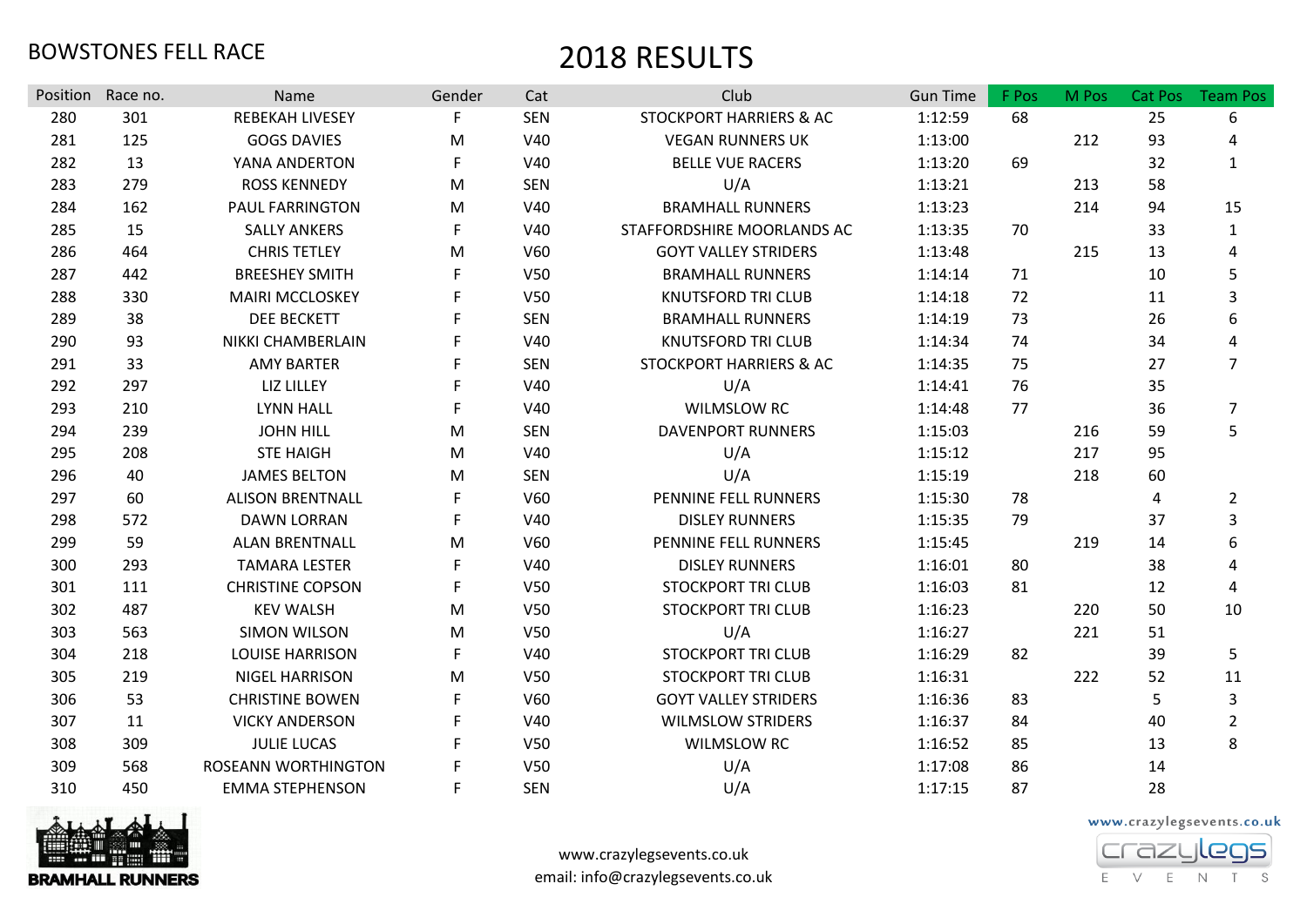|     | Position Race no. | Name                     | Gender | Cat             | Club                           | <b>Gun Time</b> | F Pos | M Pos | Cat Pos        | <b>Team Pos</b> |
|-----|-------------------|--------------------------|--------|-----------------|--------------------------------|-----------------|-------|-------|----------------|-----------------|
| 311 | 9                 | MICHAEL ALLMARK          | M      | V50             | <b>VEGAN RUNNERS UK</b>        | 1:17:19         |       | 223   | 53             | 5               |
| 312 | 418               | <b>FRANK ROGERS</b>      | M      | V40             | <b>BELLE VUE RACERS</b>        | 1:17:29         |       | 224   | 96             | 4               |
| 313 | 138               | <b>ELIZA DICKIE</b>      | F      | <b>SEN</b>      | U/A                            | 1:17:32         | 88    |       | 29             |                 |
| 314 | 362               | <b>DANIEL O'BRIEN</b>    | M      | V50             | U/A                            | 1:17:34         |       | 225   | 54             |                 |
| 315 | 139               | <b>JULIA DICKIE</b>      |        | V50             | U/A                            | 1:17:35         | 89    |       | 15             |                 |
| 316 | 203               | <b>SARAH GROVES</b>      |        | <b>SEN</b>      | <b>DISLEY RUNNERS</b>          | 1:17:46         | 90    |       | 30             | 5               |
| 317 | 200               | <b>CLAIRE GRIMMER</b>    |        | V40             | <b>KNUTSFORD TRI CLUB</b>      | 1:17:51         | 91    |       | 41             | 5               |
| 318 | 346               | <b>LAUREN MOLLART</b>    |        | <b>SEN</b>      | <b>KNUTSFORD TRI CLUB</b>      | 1:17:52         | 92    |       | 31             | 6               |
| 319 | 12                | AMANDA ANDERSON-HOLTON   | F      | V40             | <b>KNUTSFORD TRI CLUB</b>      | 1:17:52         | 93    |       | 42             | $\overline{7}$  |
| 320 | 334               | <b>CATHERINE MCKENNA</b> | F      | V40             | <b>BELLE VUE RACERS</b>        | 1:18:33         | 94    |       | 43             | $\overline{2}$  |
| 321 | 245               | <b>ANNIE HIRSCH</b>      |        | V60             | <b>BELLE VUE RACERS</b>        | 1:18:57         | 95    |       | 6              | 3               |
| 322 | 319               | <b>EMILY MARNER</b>      | F.     | <b>SEN</b>      | <b>WILMSLOW STRIDERS</b>       | 1:18:59         | 96    |       | 32             | 3               |
| 323 | 322               | <b>MIKE MASON</b>        | M      | V <sub>50</sub> | U/A                            | 1:19:04         |       | 226   | 55             |                 |
| 324 | 76                | <b>ANGELA BURLEY</b>     |        | V60             | <b>NOTTS WOMEN RUNNERS</b>     | 1:19:10         | 97    |       | $\overline{7}$ | $\mathbf{1}$    |
| 325 | 55                | <b>MONICA BOLAND</b>     |        | V40             | SADDLEWORTH RUNNERS            | 1:19:29         | 98    |       | 44             | $\mathbf{1}$    |
| 326 | 420               | <b>HEATHER ROONEY</b>    | E      | V40             | <b>LYME RUNNERS</b>            | 1:19:30         | 99    |       | 45             | $\overline{2}$  |
| 327 | 144               | <b>LISA DONNELLY</b>     |        | V40             | <b>BELLE VUE RACERS</b>        | 1:19:31         | 100   |       | 46             | 4               |
| 328 | 569               | <b>JAYNE WYCHE</b>       | F.     | V40             | U/A                            | 1:19:41         | 101   |       | 47             |                 |
| 329 | 175               | <b>STEVEN GANNON</b>     | M      | V60             | U/A                            | 1:19:43         |       | 227   | 15             |                 |
| 330 | 19                | <b>IAN ASHCROFT</b>      | M      | $V70+$          | <b>WILMSLOW RC</b>             | 1:19:57         |       | 228   | $\overline{2}$ | 7               |
| 331 | 47                | <b>SAM BLACOW</b>        | F.     | <b>SEN</b>      | <b>BRAMHALL RUNNERS</b>        | 1:20:15         | 102   |       | 33             | $\overline{7}$  |
| 332 | 403               | <b>HELEN RENNIE</b>      | F      | <b>SEN</b>      | <b>BRAMHALL RUNNERS</b>        | 1:20:15         | 103   |       | 34             | 8               |
| 333 | 214               | <b>GRAHAM HANCOCK</b>    | M      | V50             | U/A                            | 1:20:32         |       | 229   | 56             |                 |
| 334 | 169               | <b>ELAINE FRASER</b>     | F      | V40             | <b>WARRINGTON RUNNING CLUB</b> | 1:21:02         | 104   |       | 48             | $\mathbf{1}$    |
| 335 | 376               | <b>GRAHAM PEAK</b>       | M      | $V70+$          | U/A                            | 1:21:02         |       | 230   | 3              |                 |
| 336 | 361               | <b>JOHN NORRIS</b>       | M      | V50             | <b>FLYDE COAST RUNNERS</b>     | 1:21:21         |       | 231   | 57             | $\mathbf{1}$    |
| 337 | 24                | <b>JOHN BAILEY</b>       | M      | <b>SEN</b>      | <b>MARPLE RUNNERS</b>          | 1:21:25         |       | 232   | 61             | 9               |
| 338 | 37                | <b>SARAH BEATTIE</b>     | F      | V40             | <b>BRAMHALL RUNNERS</b>        | 1:21:51         | 105   |       | 49             | 9               |
| 339 | 454               | <b>SUE STRANG</b>        |        | V50             | <b>WILMSLOW RC</b>             | 1:22:01         | 106   |       | 16             | 9               |
| 340 | 100               | <b>AMANDA COLLINGE</b>   |        | V40             | <b>MARPLE RUNNERS</b>          | 1:22:11         | 107   |       | 50             | 3               |
| 341 | 348               | <b>EMMA MOONEY</b>       | F      | V40             | <b>MARPLE RUNNERS</b>          | 1:22:13         | 108   |       | 51             | 4               |



www.crazylegsevents.co.uk email: info@crazylegsevents.co.uk

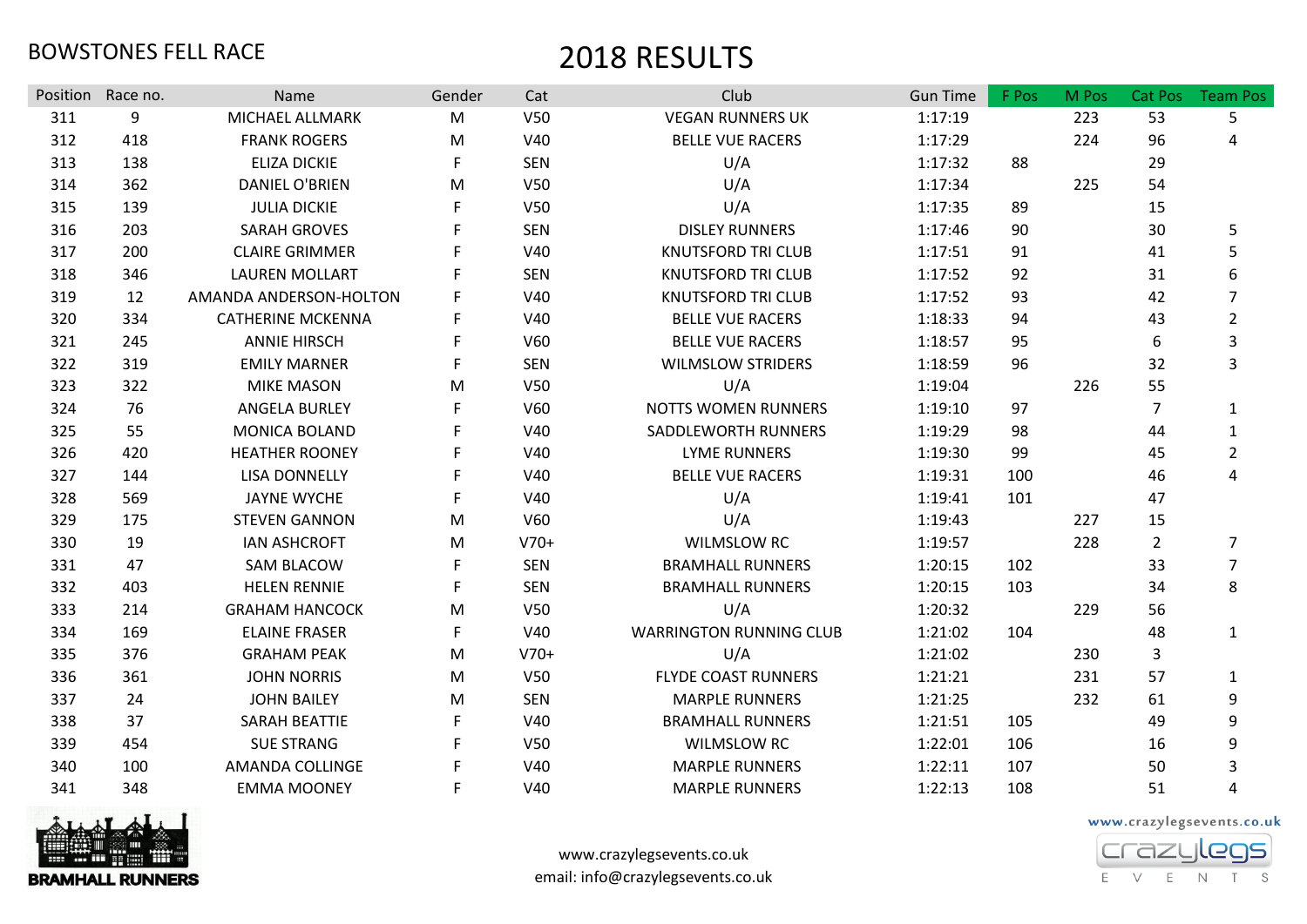| Position | Race no. | Name                     | Gender    | Cat             | Club                           | <b>Gun Time</b> | F Pos | M Pos | Cat Pos | <b>Team Pos</b> |
|----------|----------|--------------------------|-----------|-----------------|--------------------------------|-----------------|-------|-------|---------|-----------------|
| 342      | 204      | <b>MARK GRUNDY</b>       | M         | V <sub>50</sub> | <b>BRAMHALL RUNNERS</b>        | 1:22:15         |       | 233   | 58      | 16              |
| 343      | 98       | DAVID COLE               | ${\sf M}$ | <b>SEN</b>      | <b>BELLE VUE RACERS</b>        | 1:22:16         |       | 234   | 62      | 5               |
| 344      | 558      | <b>DAVID WILLIAMSON</b>  | M         | V50             | <b>SWINTON RC</b>              | 1:22:17         |       | 235   | 59      | $\mathbf{1}$    |
| 345      | 292      | <b>NATALIE LEEB</b>      | F         | <b>SEN</b>      | U/A                            | 1:22:34         | 109   |       | 35      |                 |
| 346      | 189      | <b>SARAH GLEAVE</b>      |           | V50             | <b>KNUTSFORD TRI CLUB</b>      | 1:23:41         | 110   |       | 17      | 8               |
| 347      | 71       | SAMANTHA BRUNT           |           | <b>SEN</b>      | U/A                            | 1:23:46         | 111   |       | 36      |                 |
| 348      | 435      | KATHLEEN SHORE           | F         | <b>SEN</b>      | U/A                            | 1:23:58         | 112   |       | 37      |                 |
| 349      | 490      | <b>KYLIE WATSON</b>      |           | V40             | <b>DISLEY RUNNERS</b>          | 1:24:09         | 113   |       | 52      | 6               |
| 350      | 448      | <b>RACHEL SMITH</b>      | F         | V <sub>50</sub> | U/A                            | 1:24:53         | 114   |       | 18      |                 |
| 351      | 115      | RICHARD COULBY           | M         | V <sub>50</sub> | <b>STOCKPORT TRI CLUB</b>      | 1:25:34         |       | 236   | 60      | 12              |
| 352      | 425      | <b>MARIA RUSHTON</b>     | F         | V50             | <b>MARPLE RUNNERS</b>          | 1:25:37         | 115   |       | 19      | 5               |
| 353      | 342      | STEPHEN MILLWARD         | M         | V60             | U/A                            | 1:25:47         |       | 237   | 16      |                 |
| 354      | 449      | <b>KATE SOMMA</b>        |           | V40             | U/A                            | 1:25:48         | 116   |       | 53      |                 |
| 355      | 8        | <b>CLARE ALLEN</b>       |           | V40             | U/A                            | 1:25:48         | 117   |       | 54      |                 |
| 356      | 468      | <b>BECKY THOMPSON</b>    | F         | <b>SEN</b>      | U/A                            | 1:25:49         | 118   |       | 38      |                 |
| 357      | 234      | <b>ROB HEYWOOD</b>       | M         | V <sub>50</sub> | <b>MARPLE RUNNERS</b>          | 1:25:52         |       | 238   | 61      | 10              |
| 358      | 87       | <b>DEBORAH CARTER</b>    | F         | V60             | U/A                            | 1:25:54         | 119   |       | 8       |                 |
| 359      | 170      | <b>HOWARD FRIEND</b>     | M         | V <sub>50</sub> | <b>VEGAN RUNNERS UK</b>        | 1:26:18         |       | 239   | 62      | 6               |
| 360      | 113      | <b>DENISE COSTELLO</b>   |           | V <sub>50</sub> | U/A                            | 1:26:43         | 120   |       | 20      |                 |
| 361      | 482      | <b>FAY WAITING</b>       | F         | <b>SEN</b>      | <b>MARPLE RUNNERS</b>          | 1:27:23         | 121   |       | 39      | 6               |
| 362      | 307      | <b>CLARE LOWERY</b>      |           | V <sub>50</sub> | <b>WARRINGTON RUNNING CLUB</b> | 1:27:29         | 122   |       | 21      | $\overline{2}$  |
| 363      | 10       | <b>RUTH AMIN</b>         |           | V40             | <b>UKA</b>                     | 1:27:35         | 123   |       | 55      | $\mathbf{1}$    |
| 364      | 343      | <b>EMMA MINSHULL</b>     |           | <b>SEN</b>      | <b>BRAMHALL RUNNERS</b>        | 1:29:09         | 124   |       | 40      | 10              |
| 365      | 282      | <b>AIMEE KENYON</b>      |           | <b>SEN</b>      | U/A                            | 1:30:08         | 125   |       | 41      |                 |
| 366      | 207      | <b>LIZ HADFIELD</b>      |           | <b>SEN</b>      | U/A                            | 1:30:09         | 126   |       | 42      |                 |
| 367      | 499      | <b>MELANIE WHITTAKER</b> |           | V40             | MACCLESFIELD HARRIERS & AC     | 1:30:30         | 127   |       | 56      | $\mathbf{3}$    |
| 368      | 394      | <b>MELANIE POWER</b>     |           | V40             | MACCLESFIELD HARRIERS & AC     | 1:30:33         | 128   |       | 57      | 4               |
| 369      | 194      | <b>HELEN GOWIN</b>       |           | V50             | MACCLESFIELD HARRIERS & AC     | 1:30:34         | 129   |       | 22      | 5               |
| 370      | 445      | <b>JULIE SMITH</b>       | F         | <b>V50</b>      | MACCLESFIELD HARRIERS & AC     | 1:30:35         | 130   |       | 23      | 6               |
| 371      | 238      | <b>GAIL HILL</b>         |           | V40             | MACCLESFIELD HARRIERS & AC     | 1:30:35         | 131   |       | 58      | $\overline{7}$  |
| 372      | 82       | NICOLA CANTRELL          | F         | V40             | MACCLESFIELD HARRIERS & AC     | 1:30:36         | 132   |       | 59      | 8               |